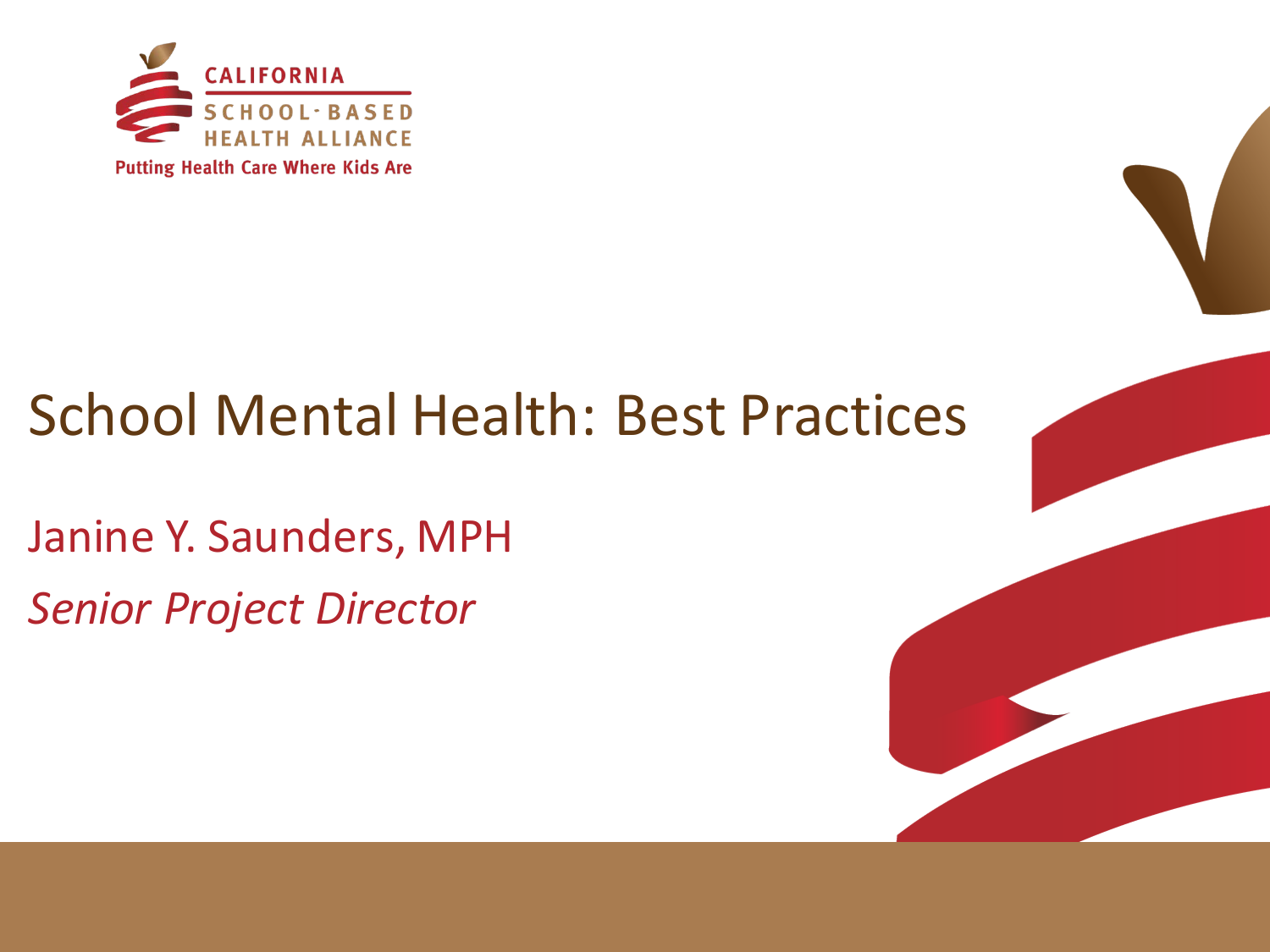

### **About California School-Based Health Alliance**

The California School-Based Health Alliance is the statewide nonprofit organization dedicated to improving the health and academic success of children and youth by advancing health services in schools.

Our work is based on two basic concepts:

- Health care should be accessible and *where kids are*, and
- Schools should have the services needed to ensure that poor health is not a barrier to learning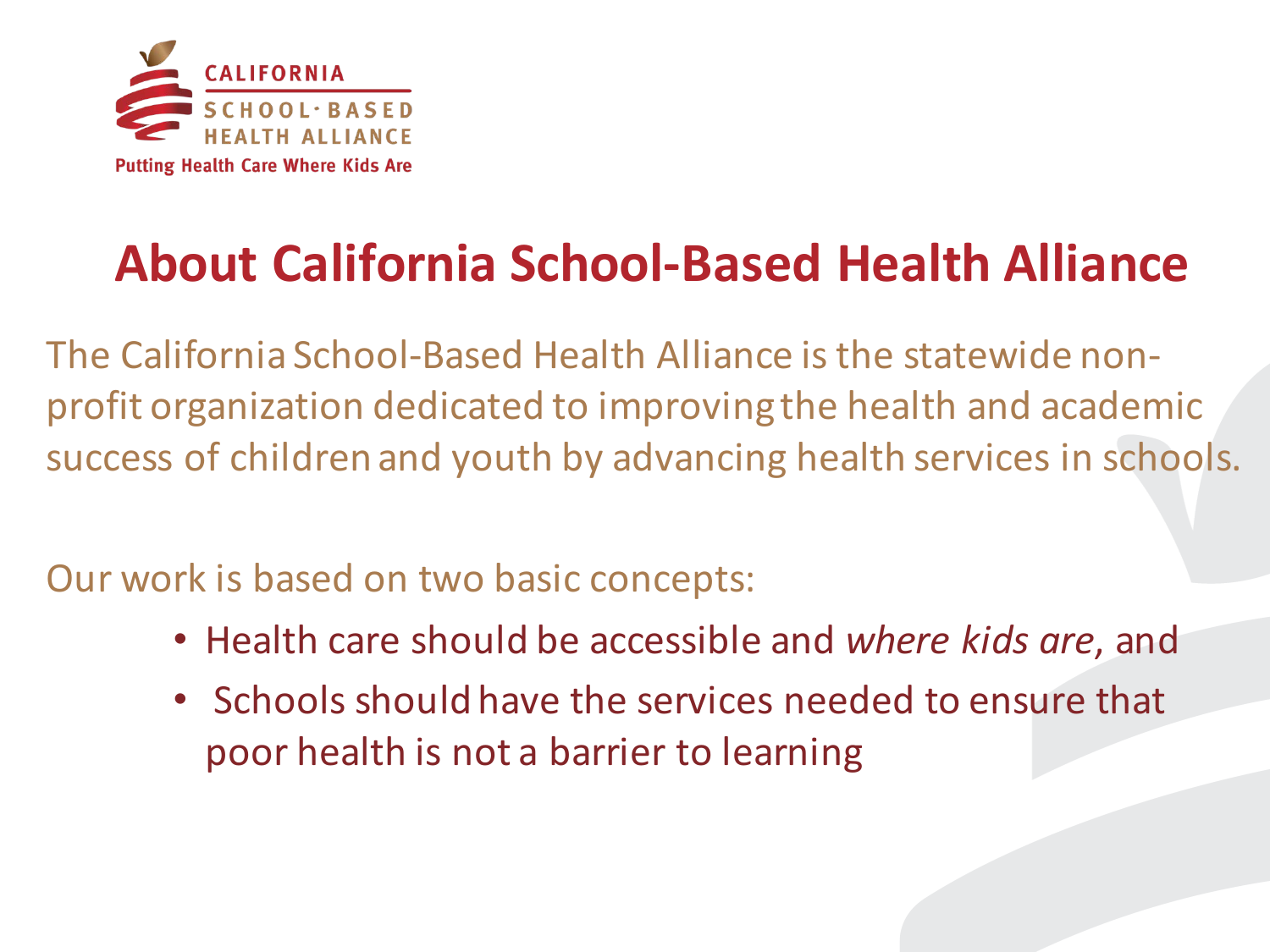

## **Our Agenda for Today**

This workshop will address how youth friendly, culturally competent, and accessible mental health services at school can reduce suspensions and expulsions; increase school connectedness; and improve learning.

We will engage in a school mental health assessment and leave with action steps to expand or enhance mental health services on campus.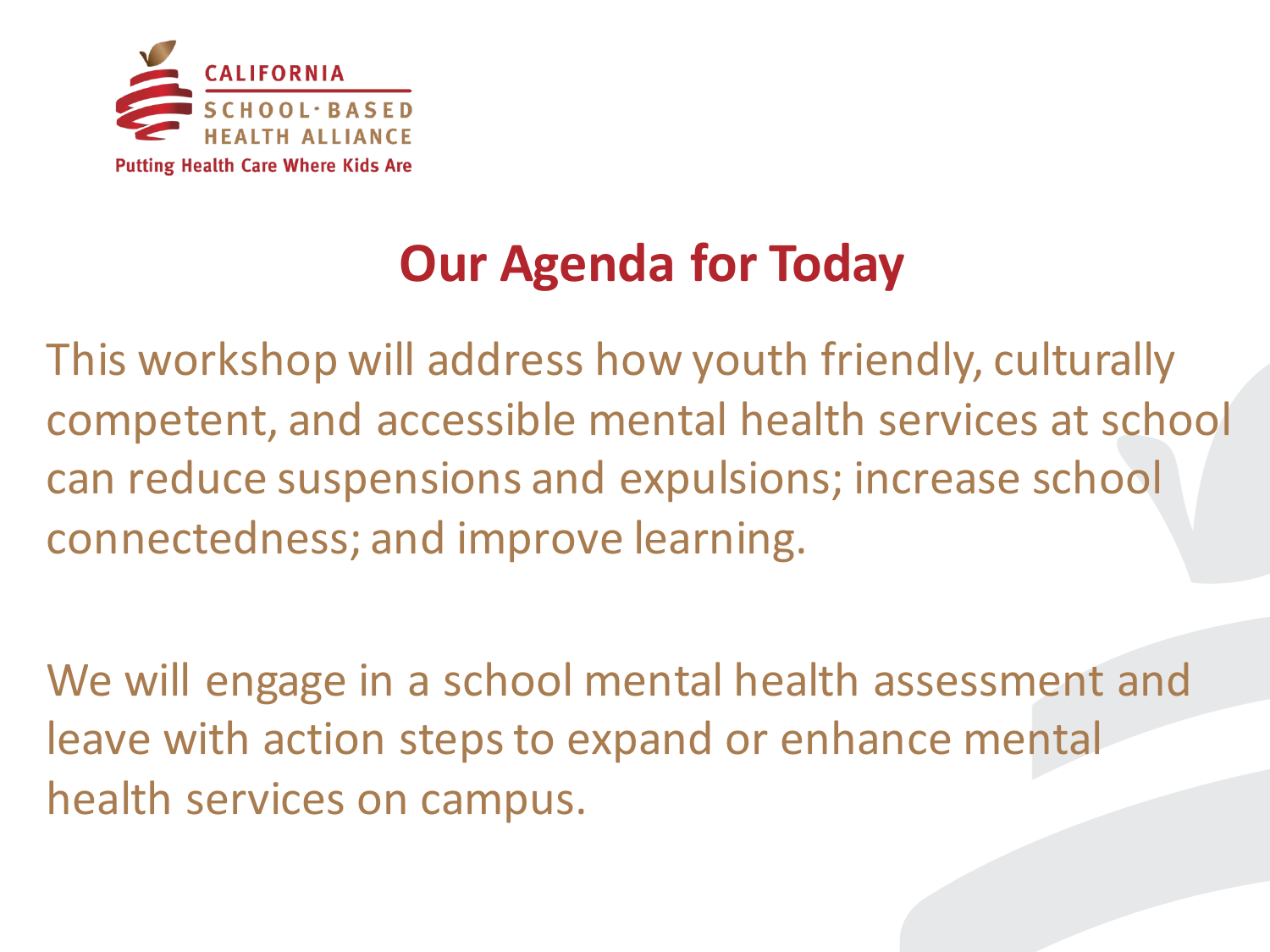## **If you were talking to a reluctant colleague/parent/board member…**

Why do kids and teens need mental health services?

Why do we provide mental health services in school?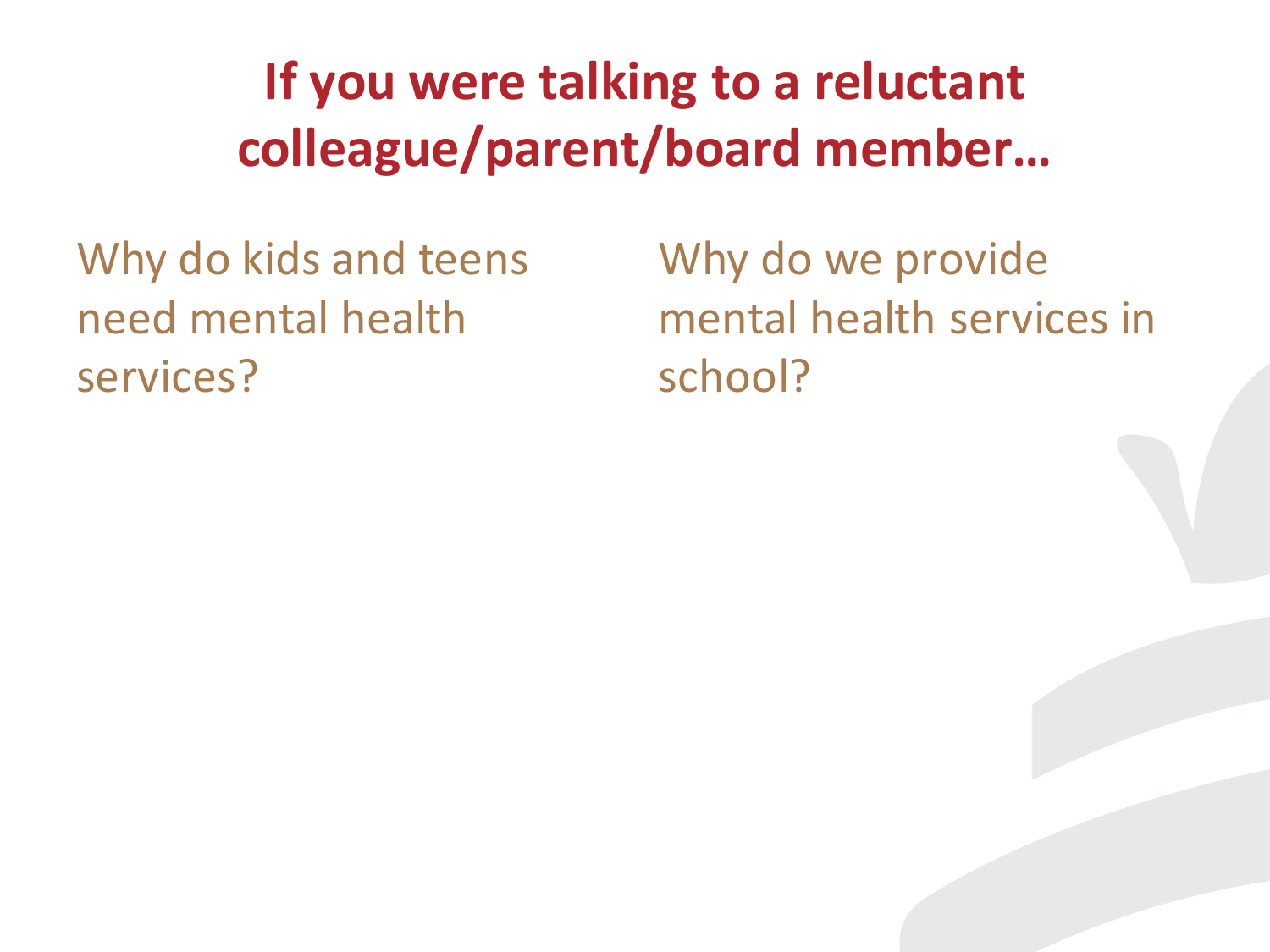### **Mental Health and Young People**

- Everyone has mental health.
- Mental health challenges are common.
- Most children and youth, even those with insurance, do not have access to services.
- Mental health challenges affect brain development and learning.
- Behavioral symptoms are a big concern of teachers and schools.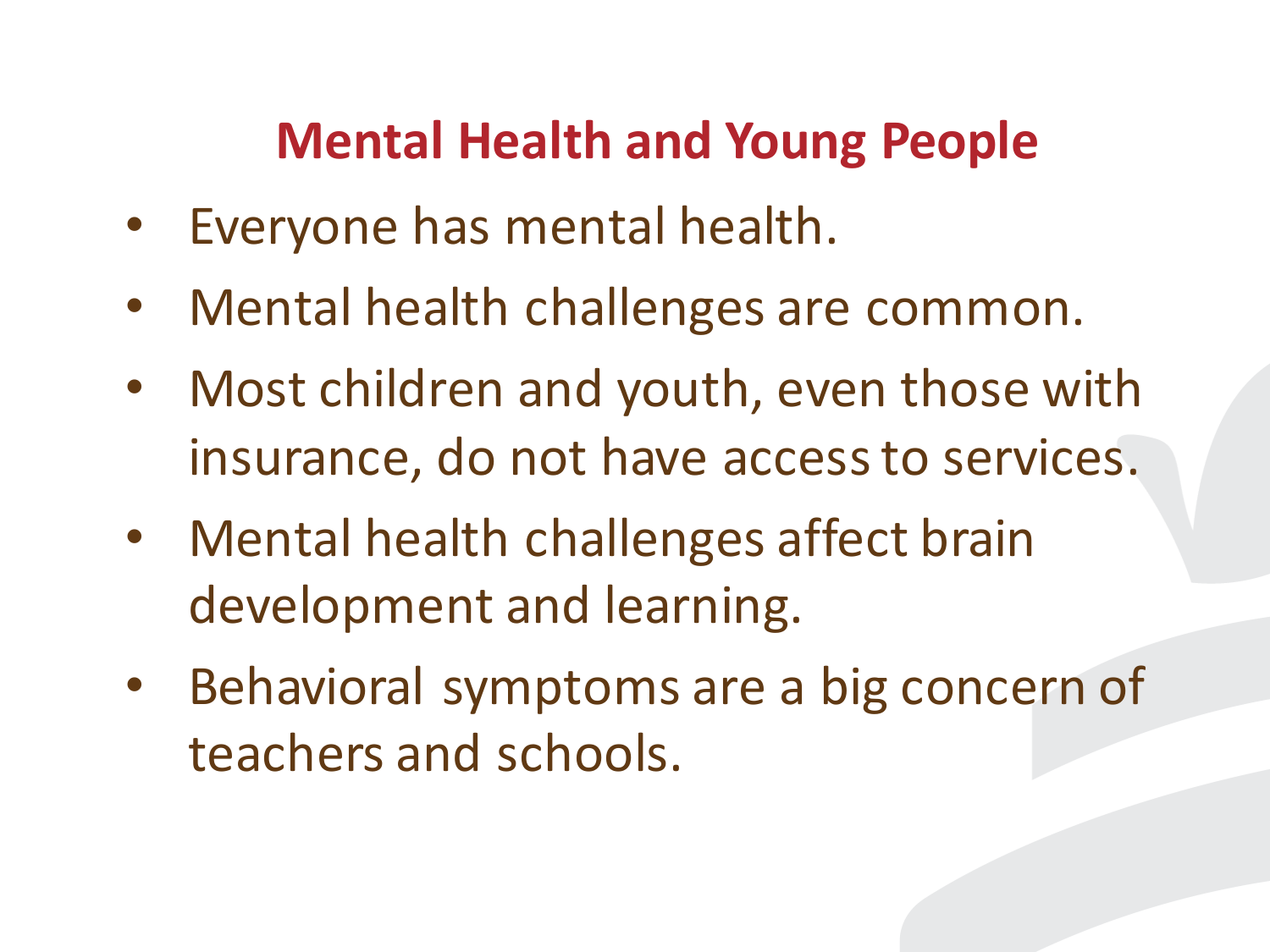#### **A Note About Trauma**

- Trauma is prevalent in the lives of children.
- Trauma affects learning and school performance, and causes physical and emotional distress.
- Children/teens experience the same emotions as adults, but may not have the words to express them.
- Some behaviors are protective in one environment, but problematic in another.
- Schools have an important role to play in meeting the social/emotional needs of students.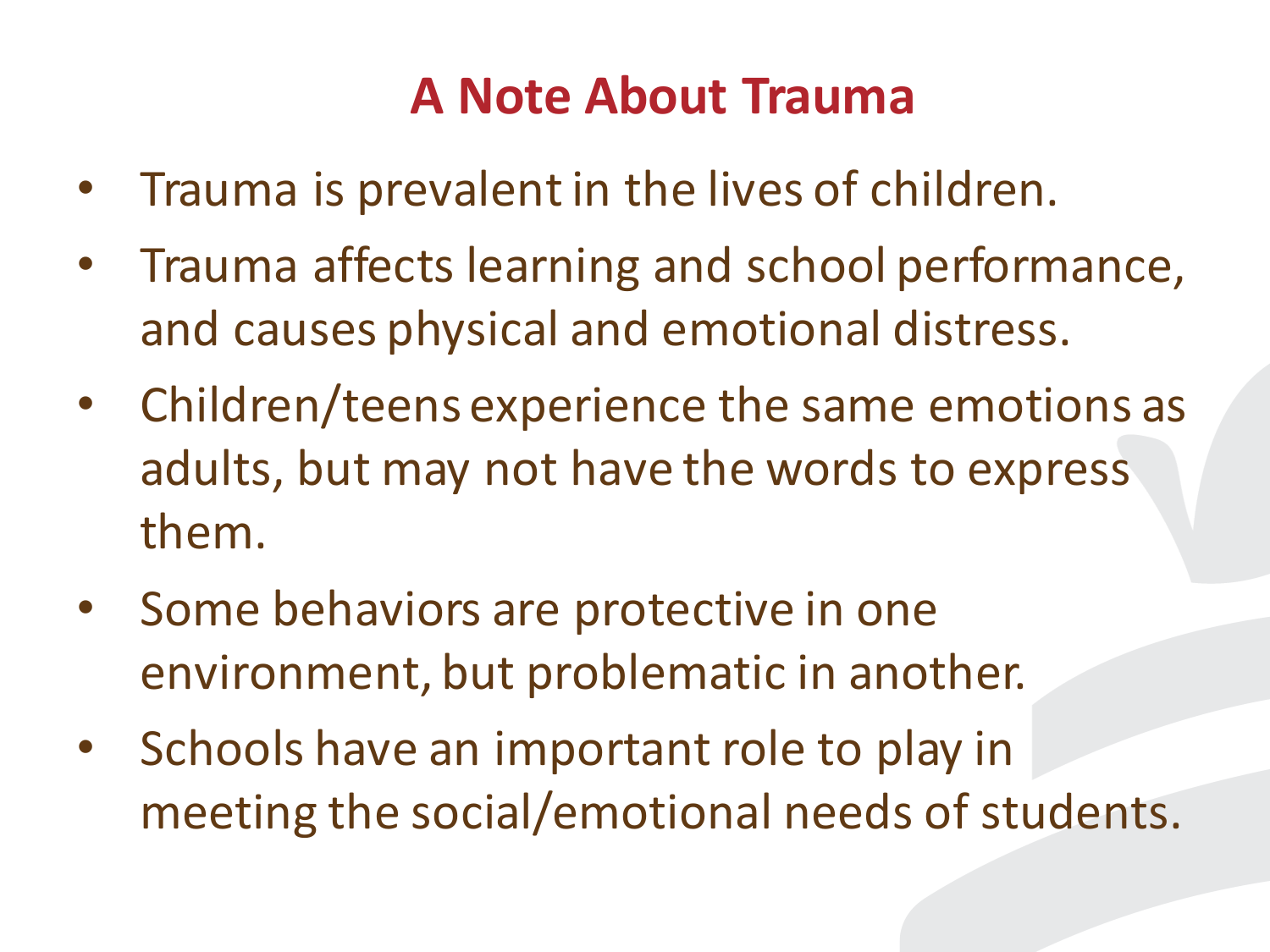## **Explaining How Trauma Impacts Learning: Brain in the Palm of Your Hand**

- Your wrist and palm:
	- Brain stem  $-$  autonomic functions
- Your thumb
	- Mid-brain memories, fears, connectedness
- Your fingers over your thumb
	- Cortex perception motor action speech thinking - learning
- Your finger nails
	- Pre-frontal cortex emotional regulation, response flexibility, self-awareness, decision making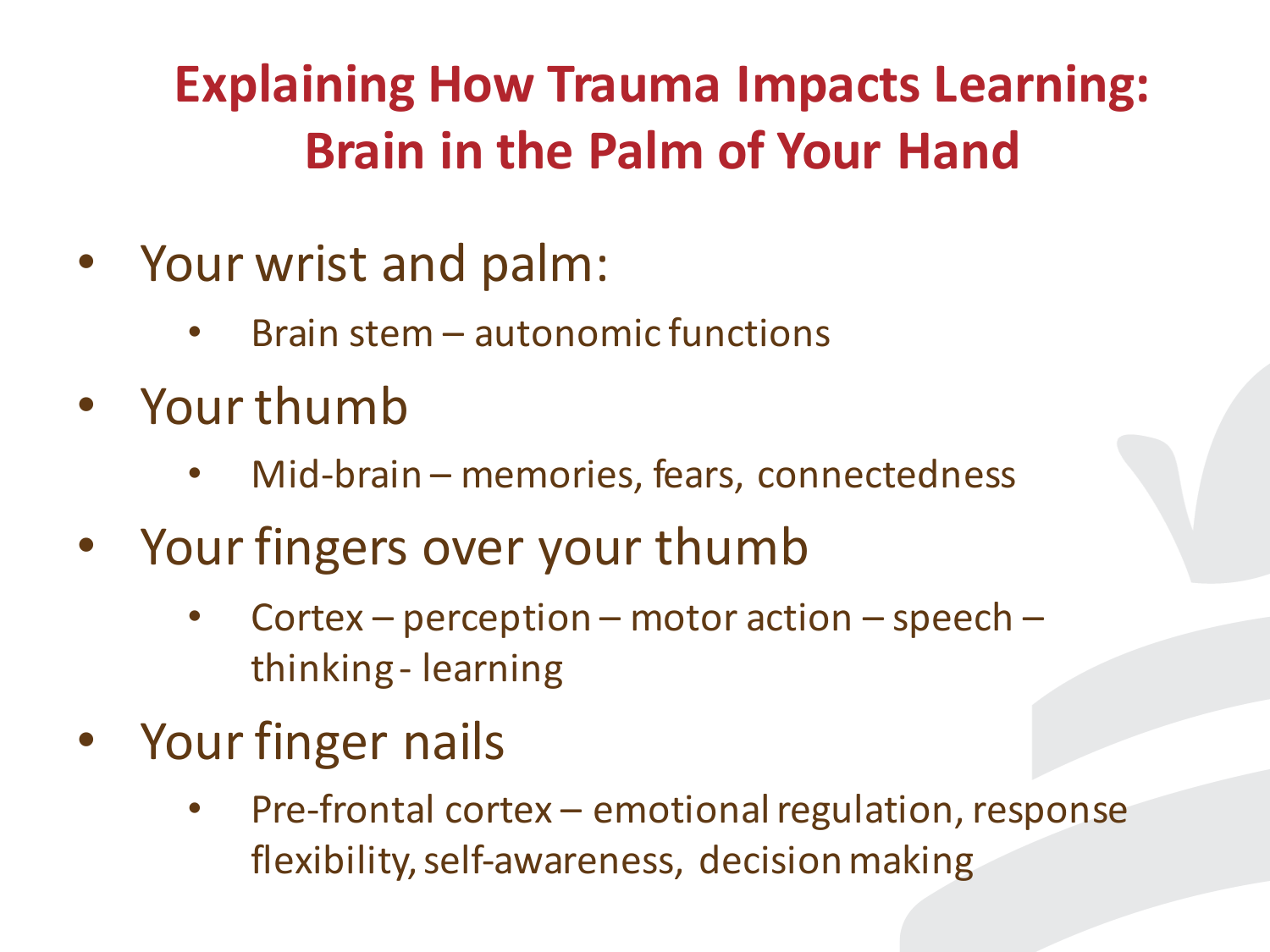### **Services in Schools**

- •Most children and youth who receive services get them at school.
- •Individual and group counseling in schools are linked to more developmental assets for students.
- •School-based services increase access and reduce stigma.

•Improvement in mental health links to improvement in behavior, learning, and social skills.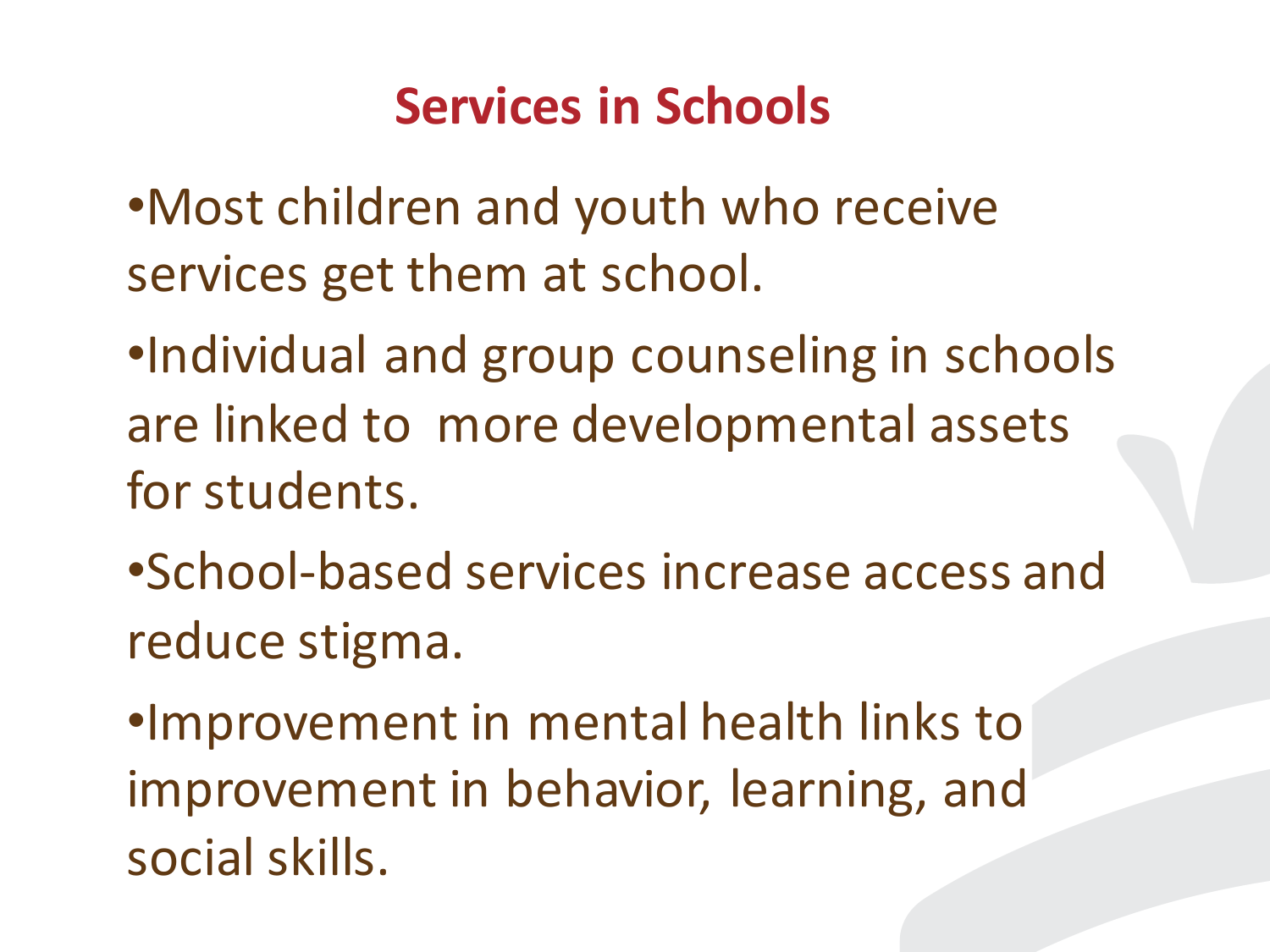#### **Providing Mental Health Care at School**

Of children and youth who are receiving mental health services, 70% are getting them at school.<sup>1</sup>

Students who receive mental health services on campus report greater connection to school and more caring relationships with adults at school.<sup>2</sup>

Mental health treatment in schools is associated with increased access for students of color – who might otherwise go without any treatment. $3$ 

<sup>1</sup> Rones, M., & Hoagwood, K., 2000; <sup>2</sup> Susan Stone et al., 2013; <sup>3</sup> Snowden, L. R., & Yamada, A., 2005.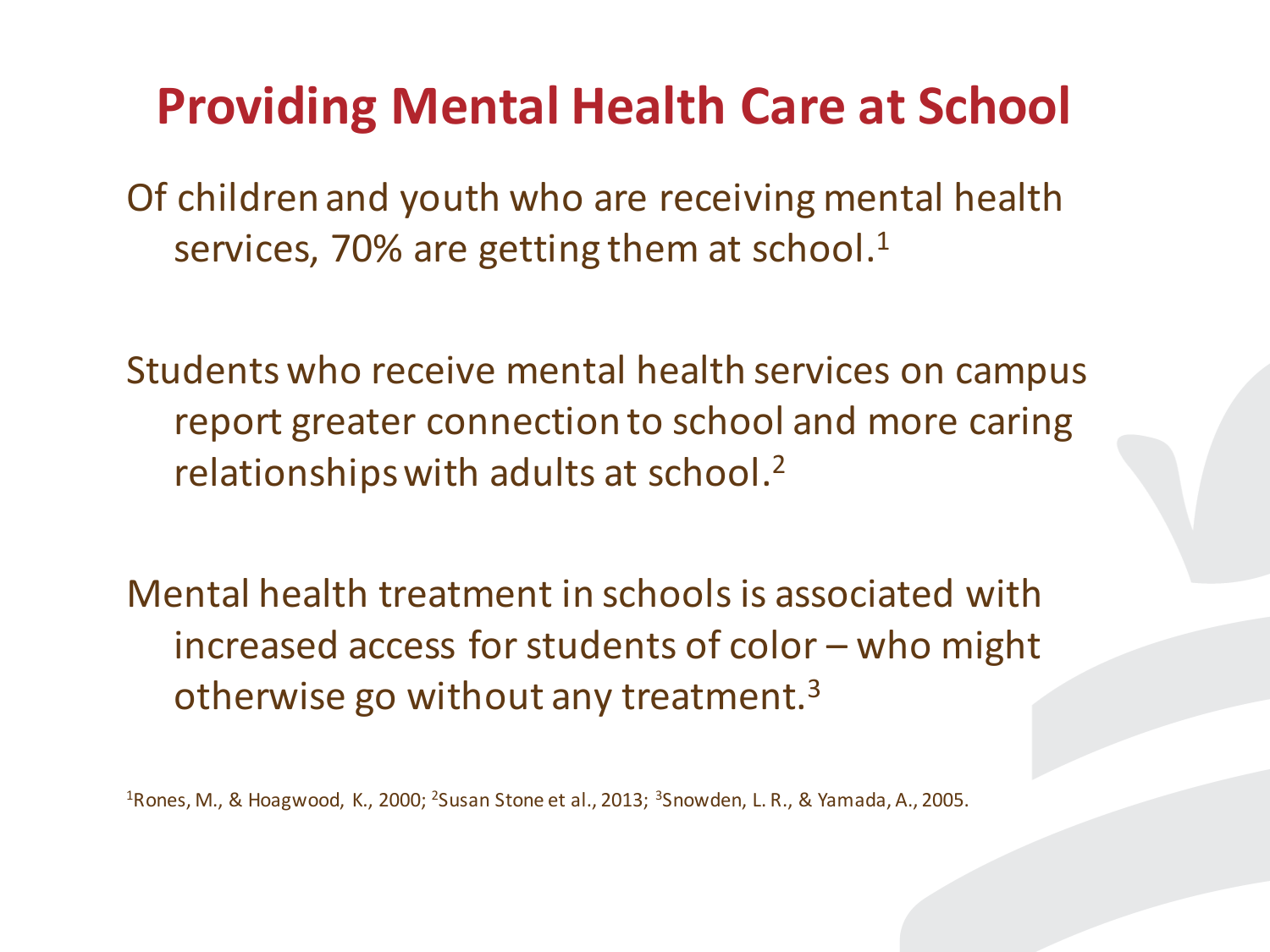#### **Mental Health Services and Outcomes**



Students who receive mental health services on campus have lower suspension rates and get along better with peers than students who have mental health needs and do not receive school-based treatment.4

<sup>4</sup>Strolin-Goltzman, J, 2010.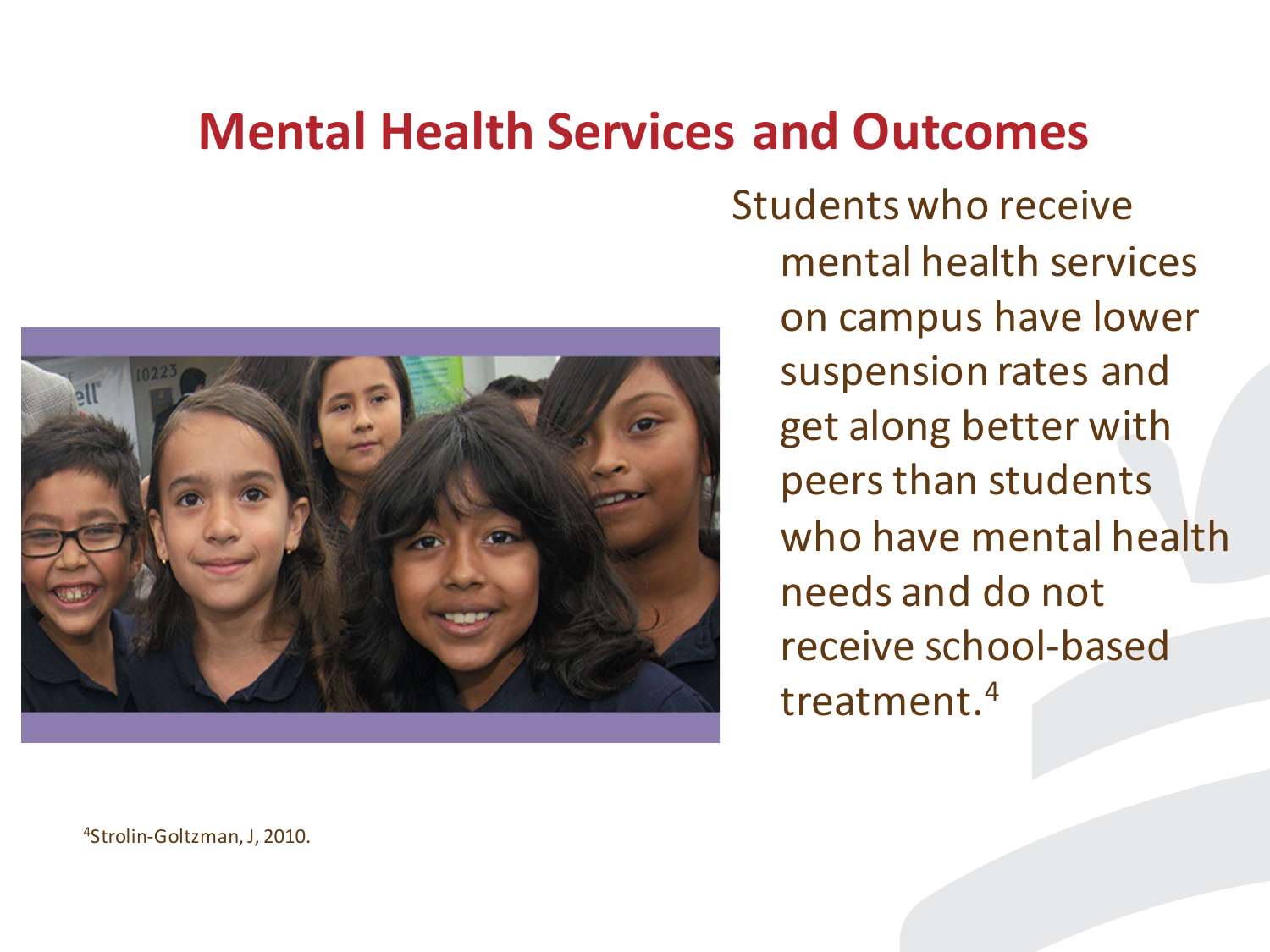## **Principles to guide** school mental health programs

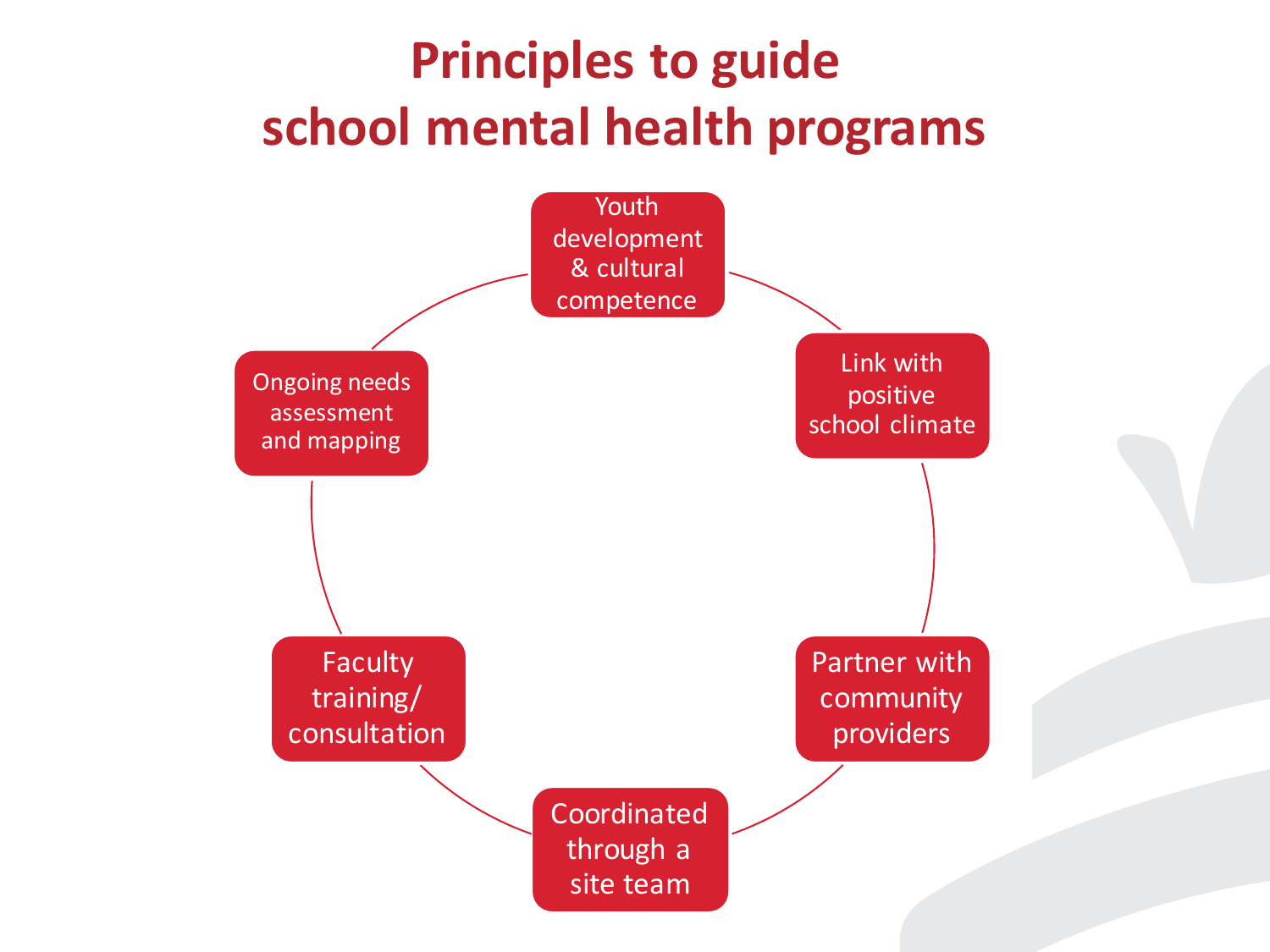Mental health programs and services are responsive to the needs identified in your school community.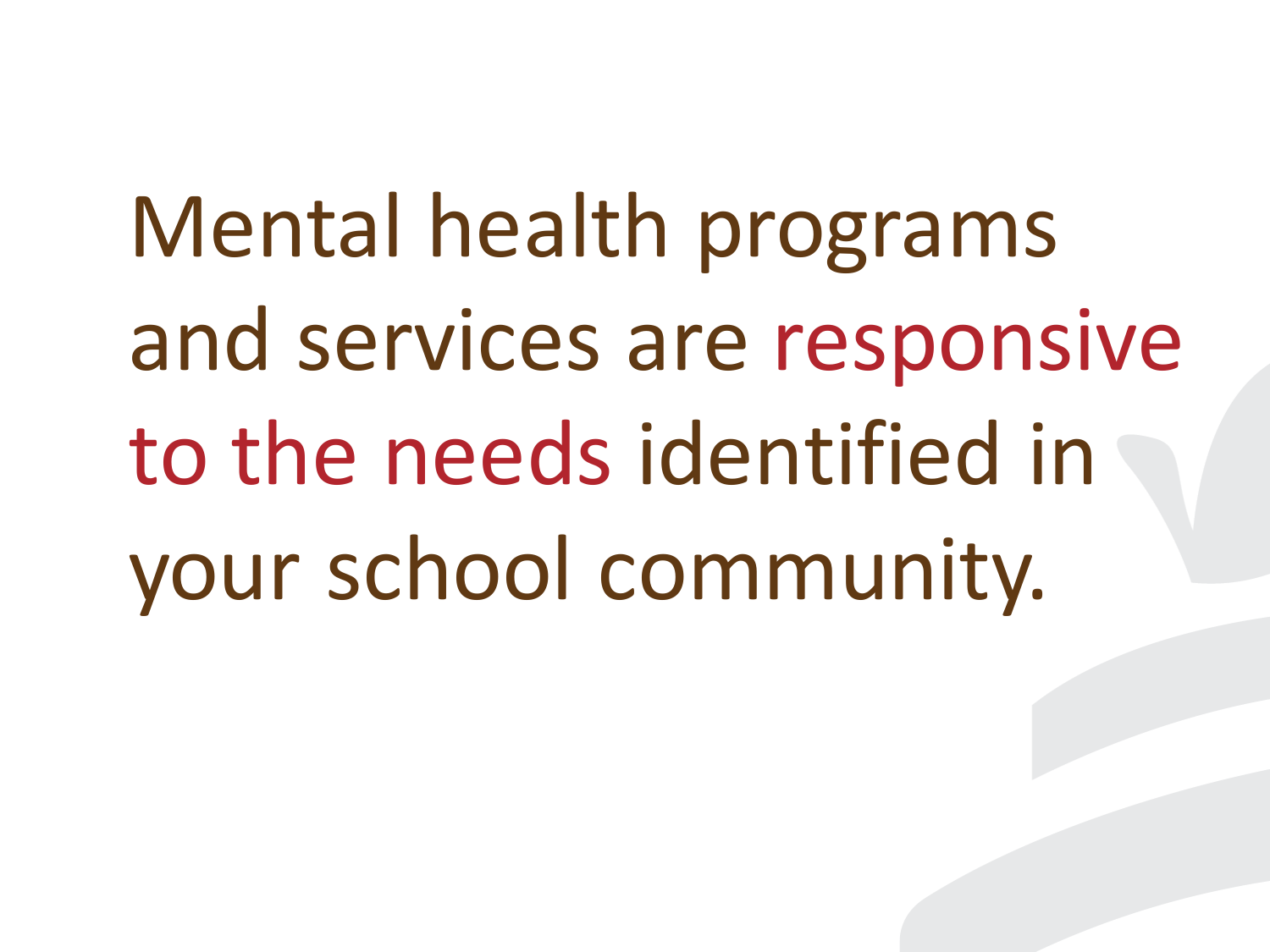#### **Conducting a needs assessment**

- Establishment of a planning team
- Map existing services
- Data collection: attendance, suspension/expulsion, California Healthy Kids Survey, public health data
- Survey the Knowledge, Attitudes and Beliefs of students, families, teachers, administrators, community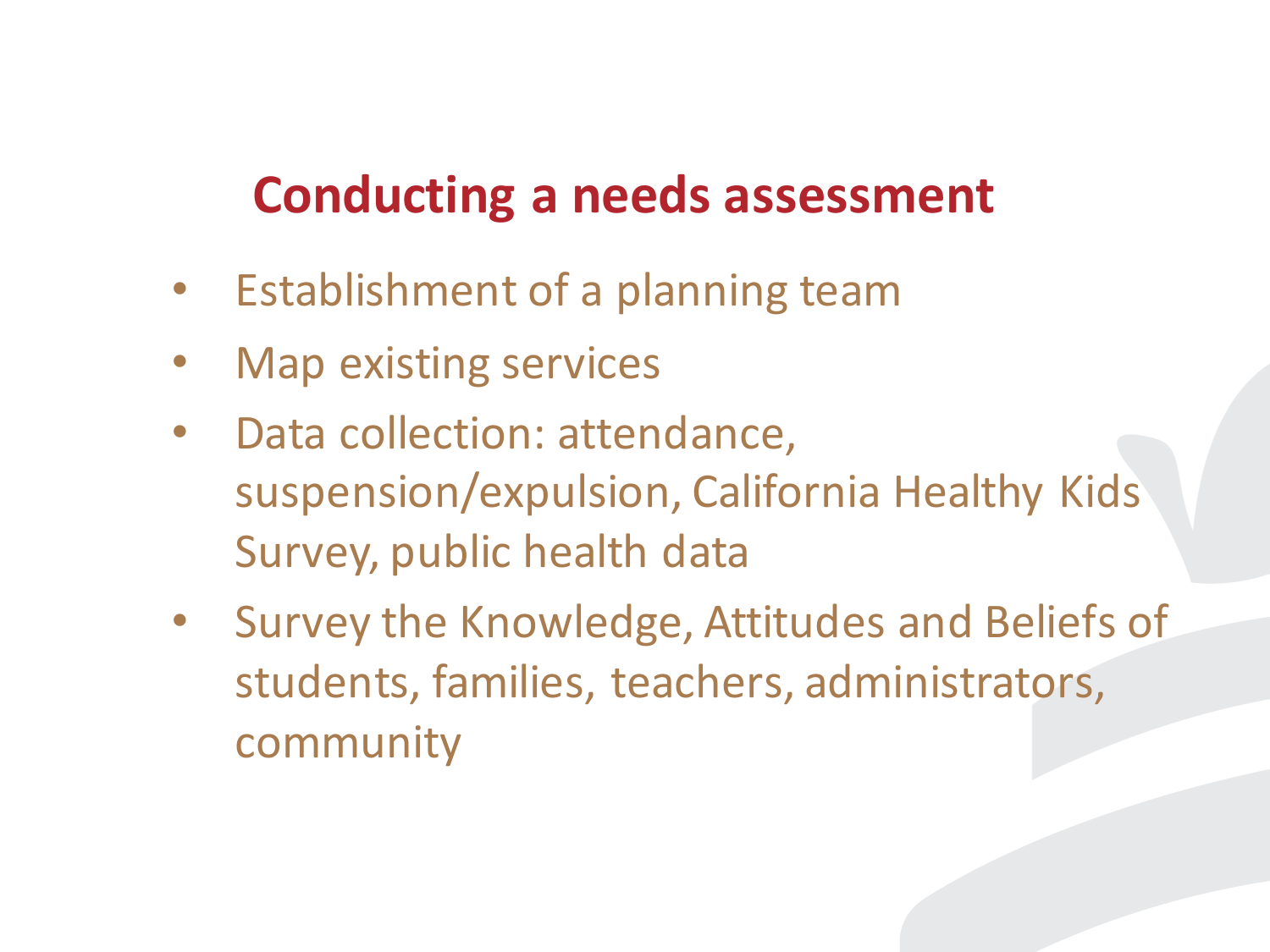#### Needs Assessment

HOW DO YOU KNOW THIS SUPPORT SERVICE IS NEEDED? WHAT EVIDENCE DID YOU GATHER TO SUPPORT THIS NEED? WHO WAS INVOLVED IN THE ASSESSMENT PROCESS?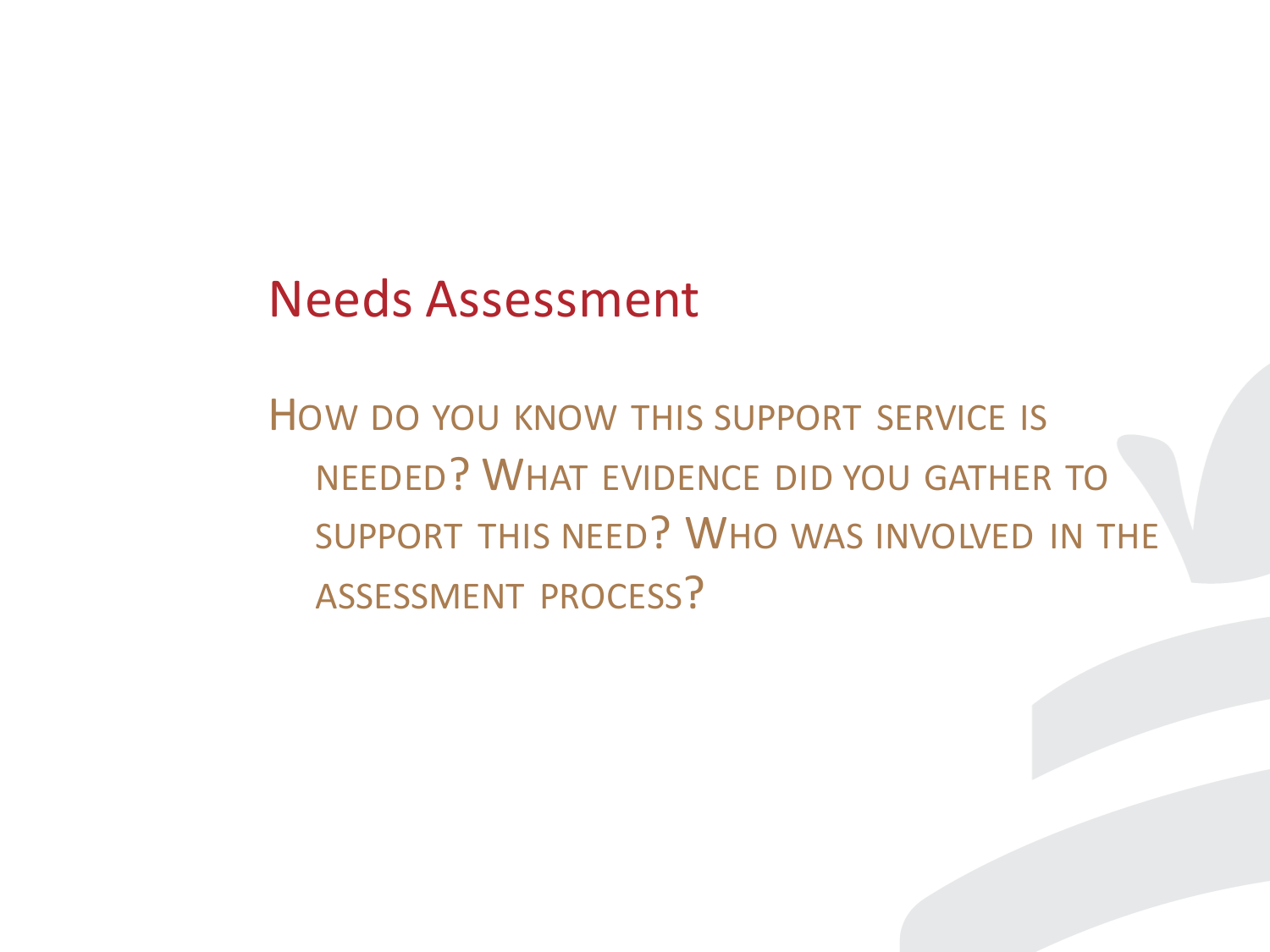Mental health services and programs are planned with youth involvement and provided with cultural competence.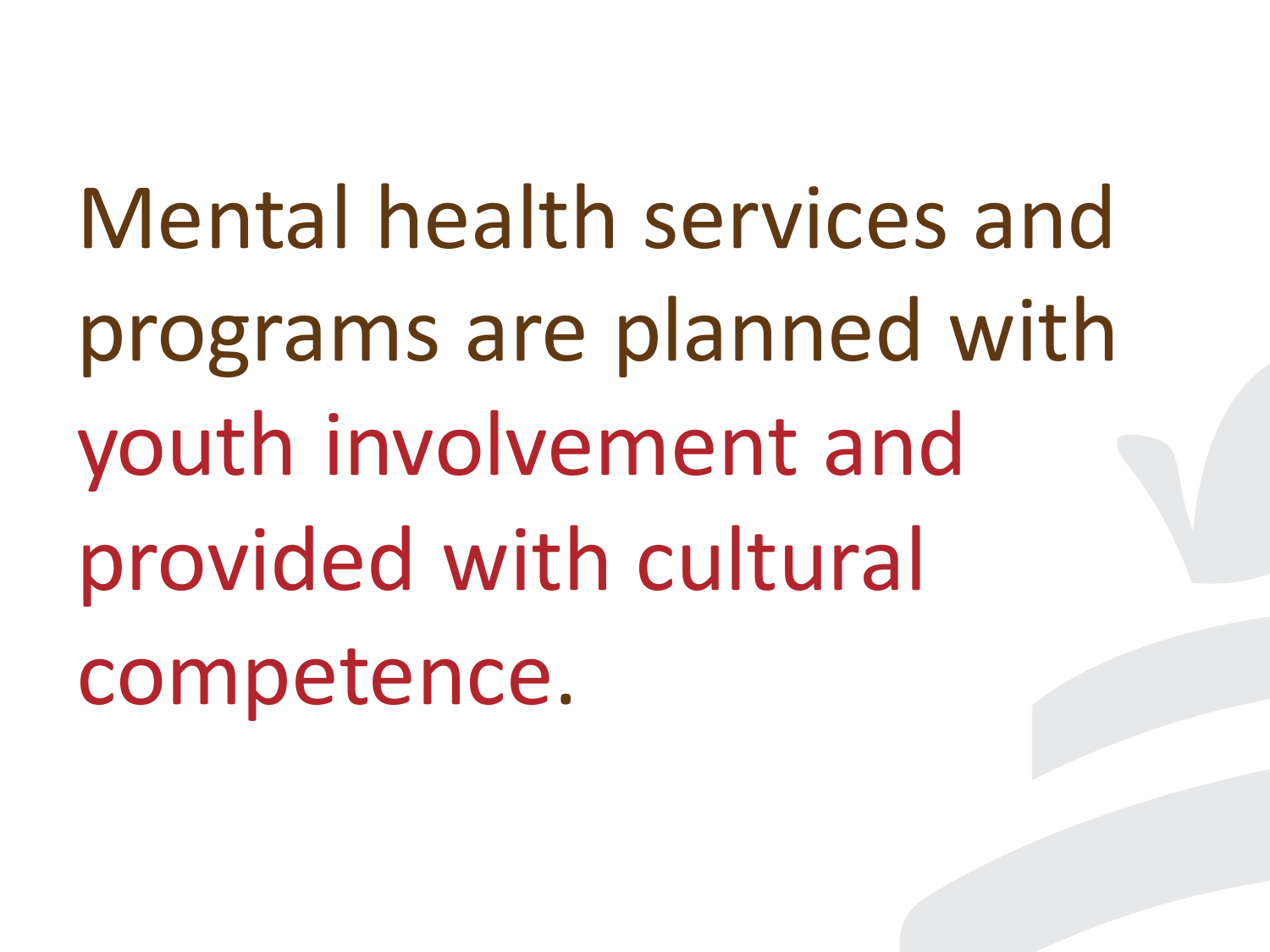## Youth Engagement

- Mental health education
- Youth advisory committee
- Wellness ambassadors
- Peer education
- Student Fishbowls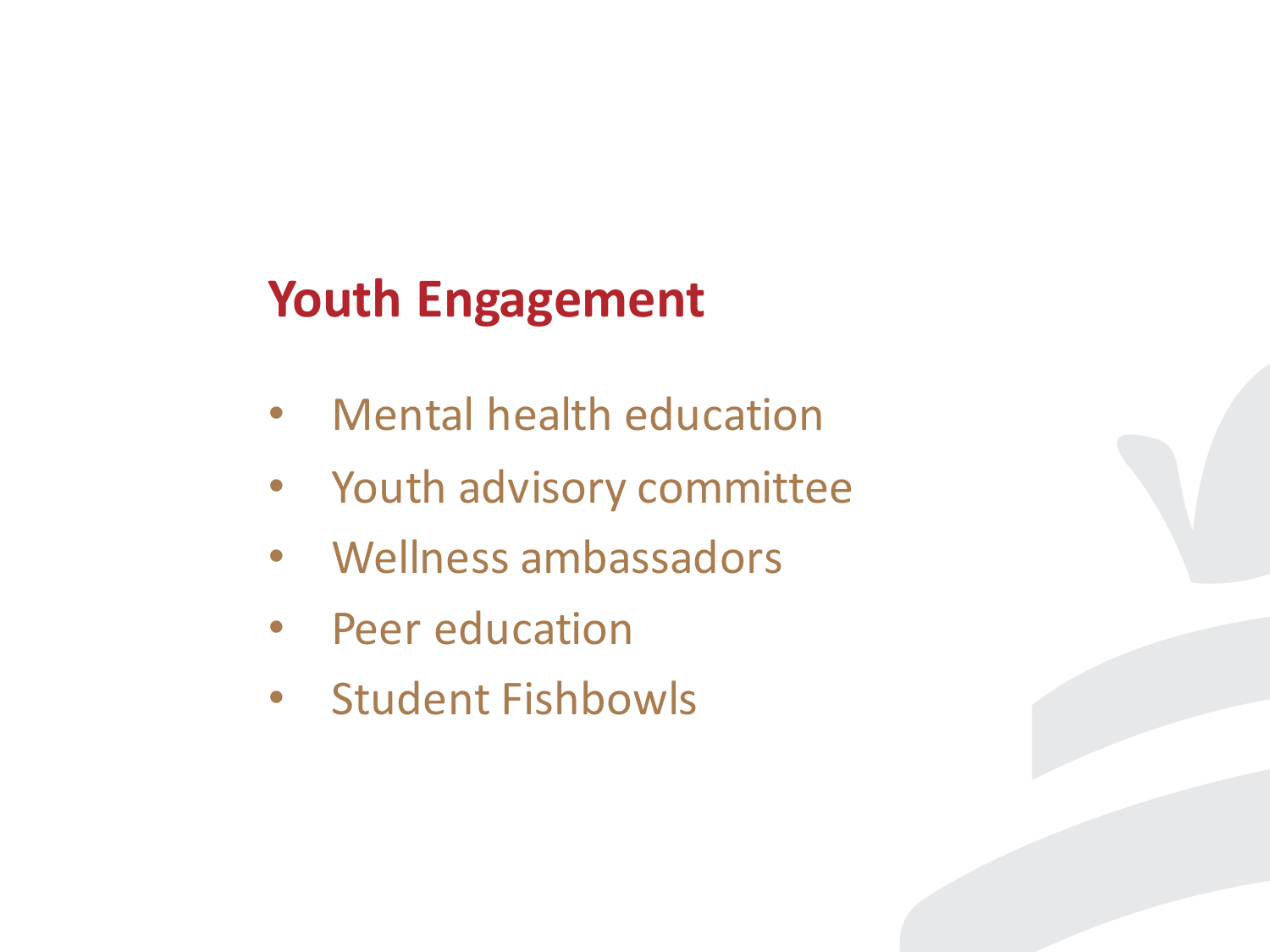#### **Tools for Youth Engagement**

- ASK (Analyzing Surveys with Kids): Students analyze and interpret existing local data (like survey results) associated with a school-related topic or problem, then produce explanations and suggestions for school improvement.
- **Inside-Outside Fishbowl**: Students and educators trade roles as speakers and listeners during a structured discussion of a school-related topic or problem, and jointly develop an action plan.
- **S4 (Students Studying Students' Stories)**: Students lead a digital storytelling process in which they produce and analyze videotaped interviews of other students discussing a school-related topic or problem, then host forums with educators to suggest improvements.

http://www.schoolhealthcenters.org/start-upand-operations/engaging-youth-and-families/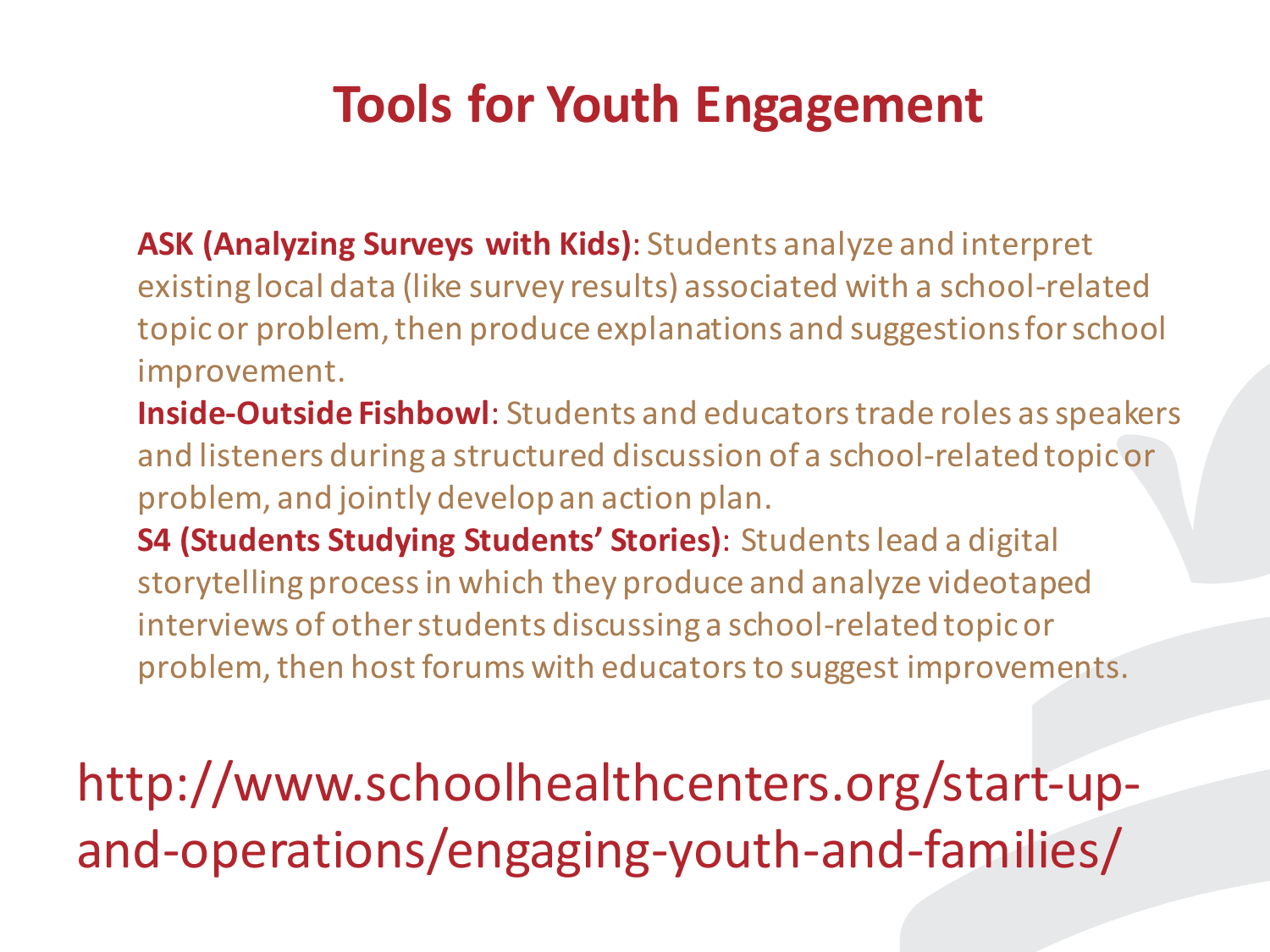## **Cultural Competence and Beyond**

- Cultural and language match for direct services
- Translated materials
- Implicit bias training for adults
- Partner with cultural organizations
- Engage with families!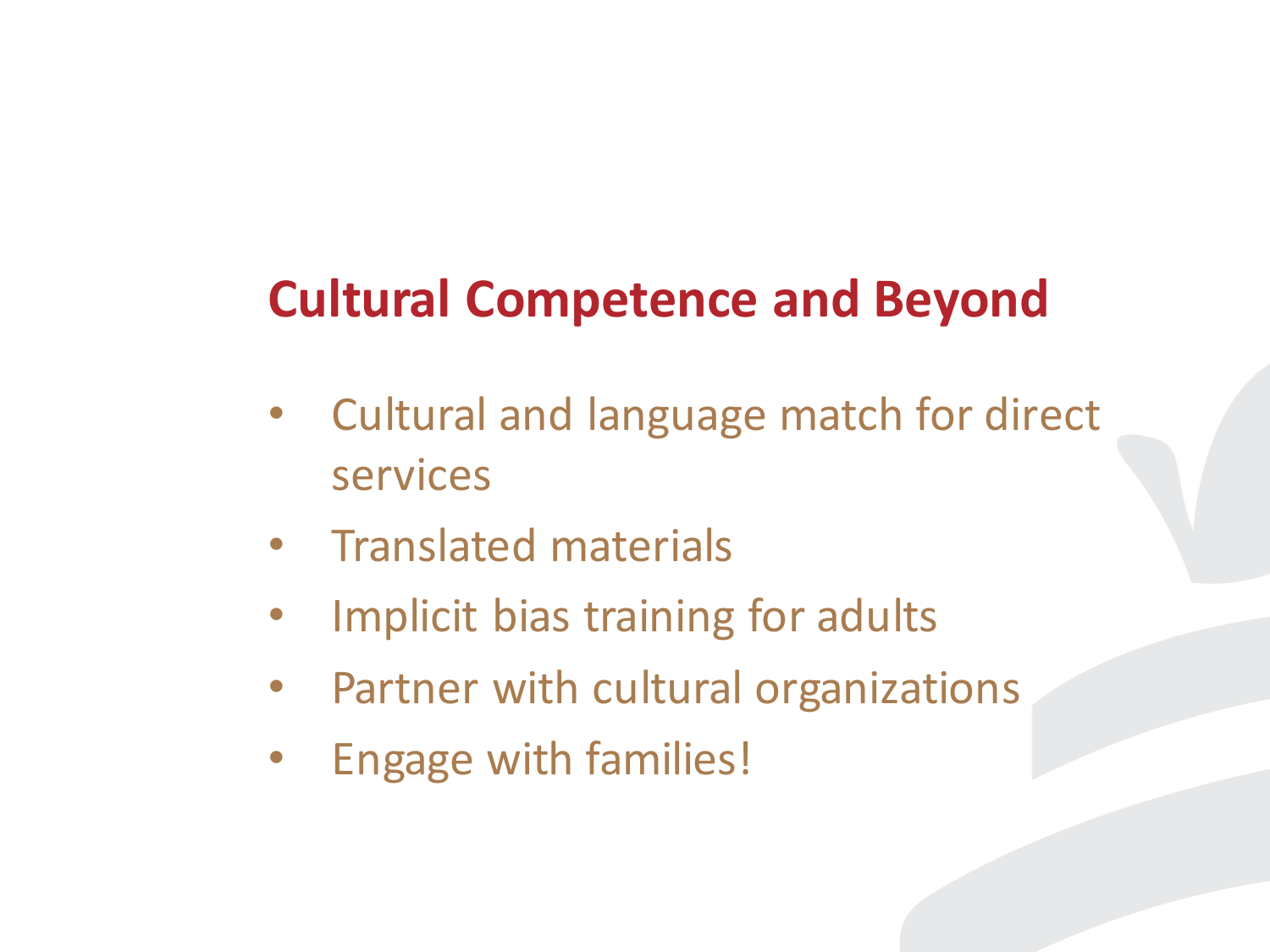#### Youth Engagement & Cultural Humility

HOW WERE YOUTH ENGAGED IN THE PLANNING FOR THIS SERVICE? ARE THERE OPPORTUNITIES TO FOR YOUTH TO BE INVOLVED IN THE EVALUATION OF THIS SERVICE? IS THIS SERVICE CULTURALLY RESPONSIVE?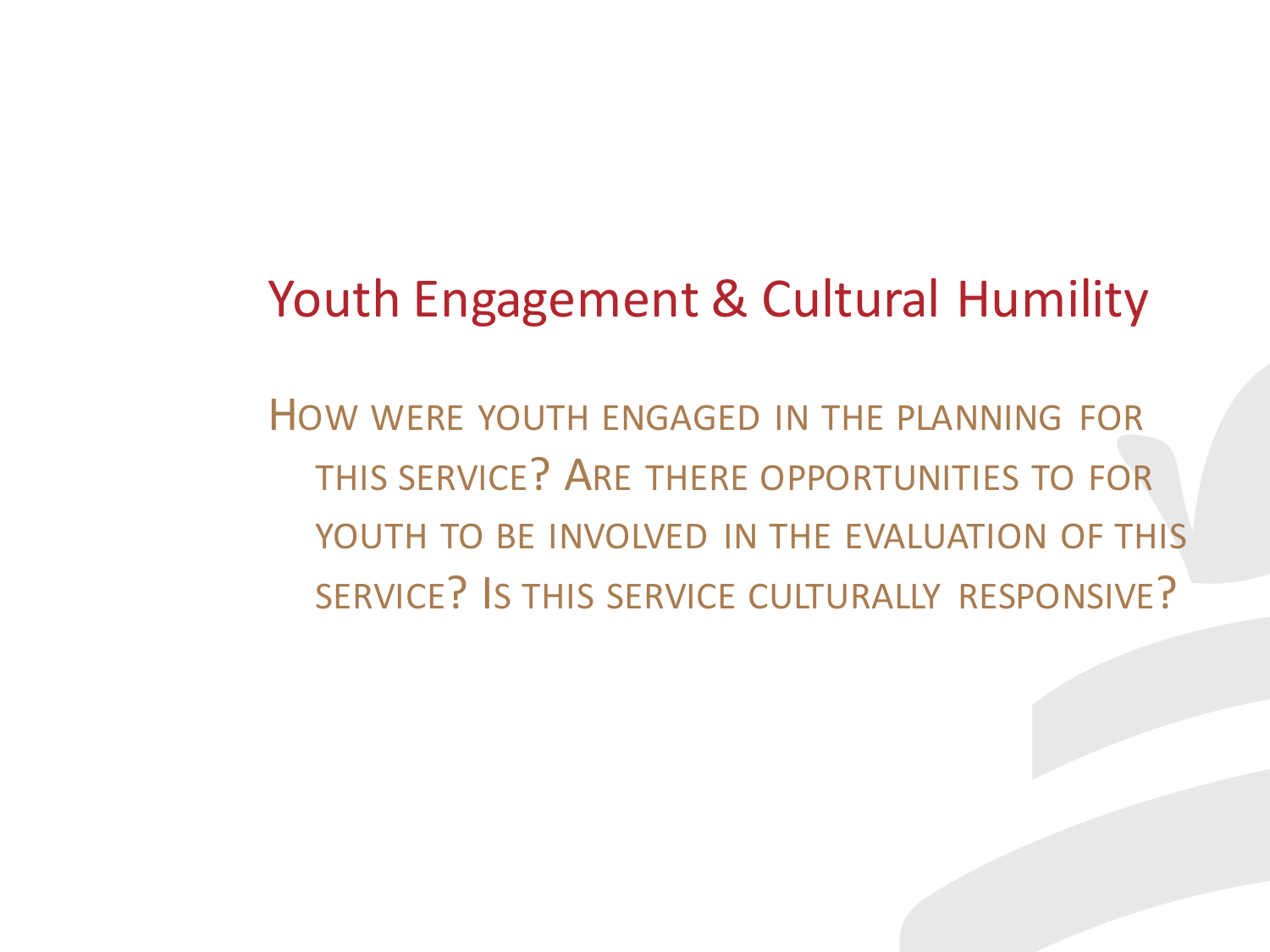Mental health services are built from a positive school climate and delivered in a tiered intervention framework.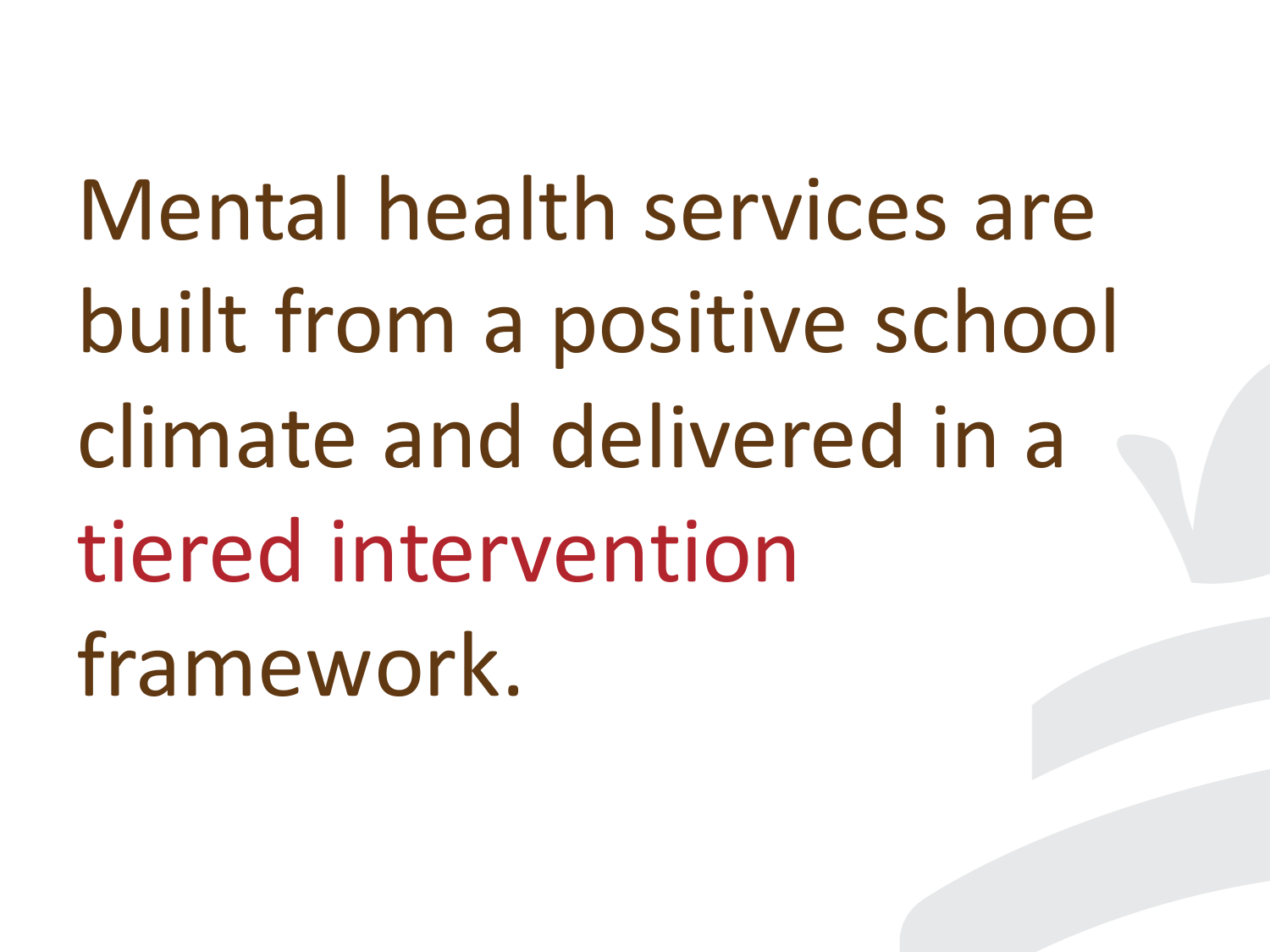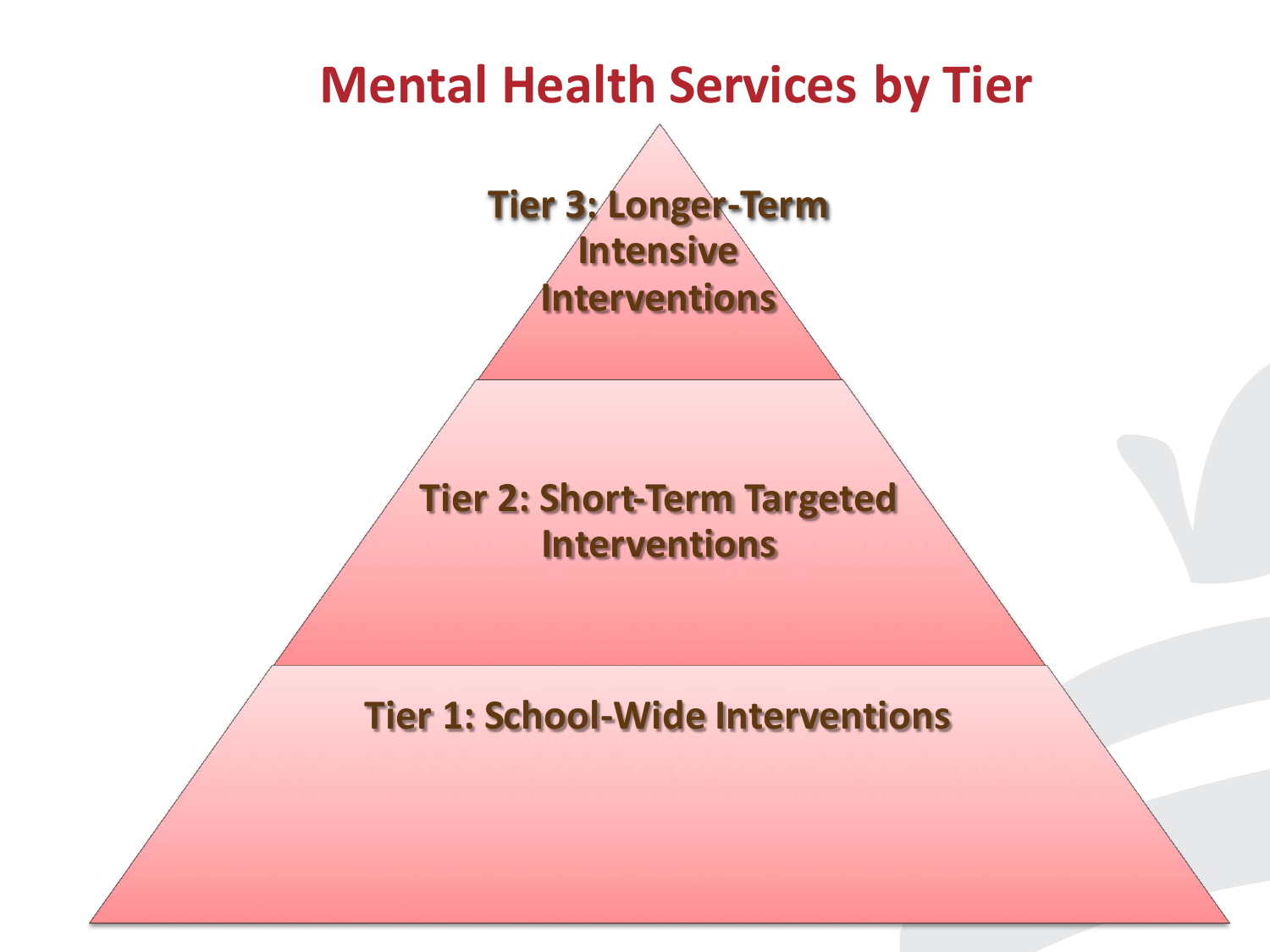#### **School Climate & Tiered Services**

HOW DOES THIS SERVICE CONNECT WITH OVERALL SCHOOL CLIMATE INITIATIVES? CURRICULUM AND CLASSROOM ACTIVITIES? MORE INTENSIVE SERVICES?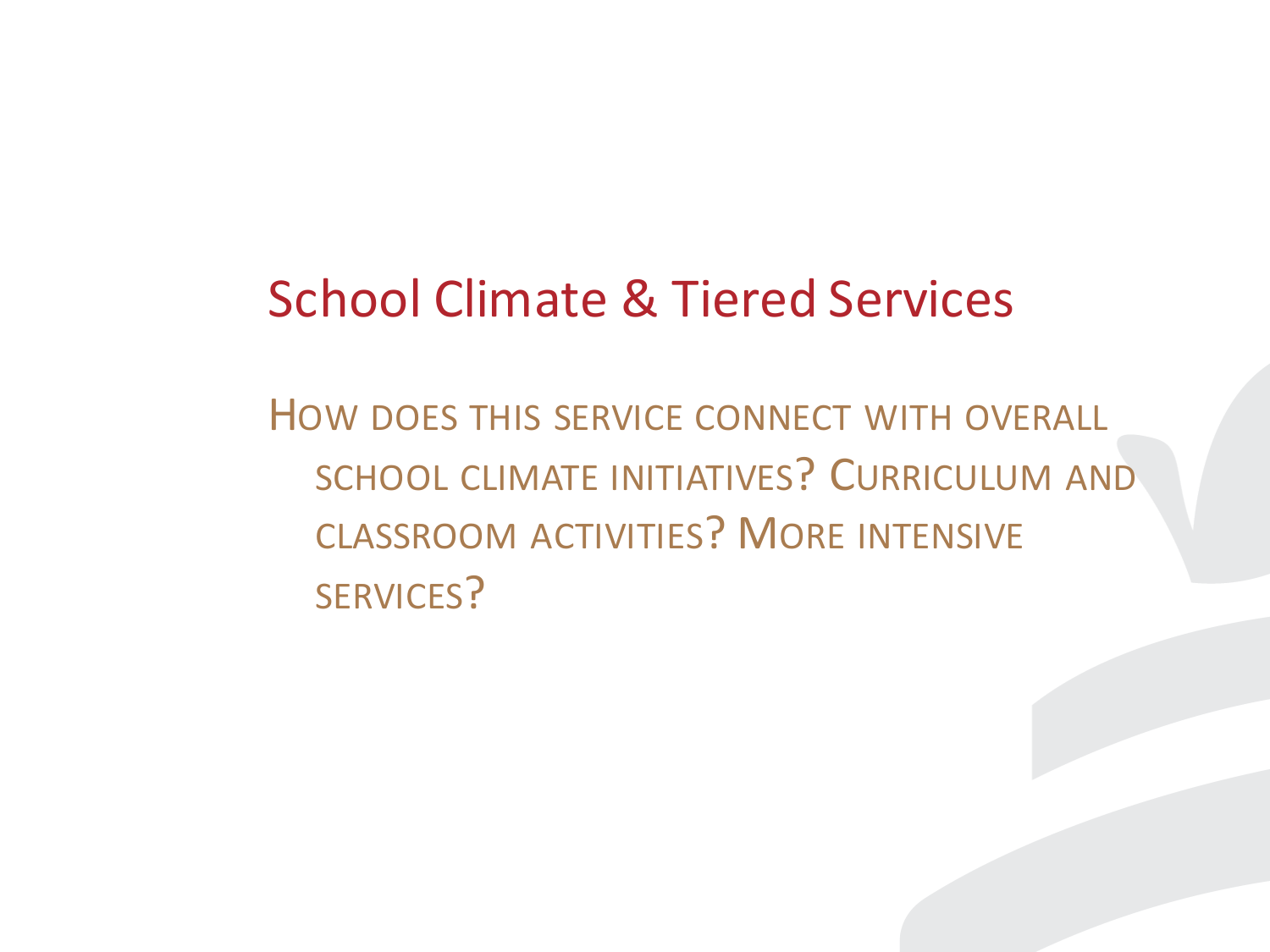Mental health services are leveraged through strong school staff and community provider partnerships.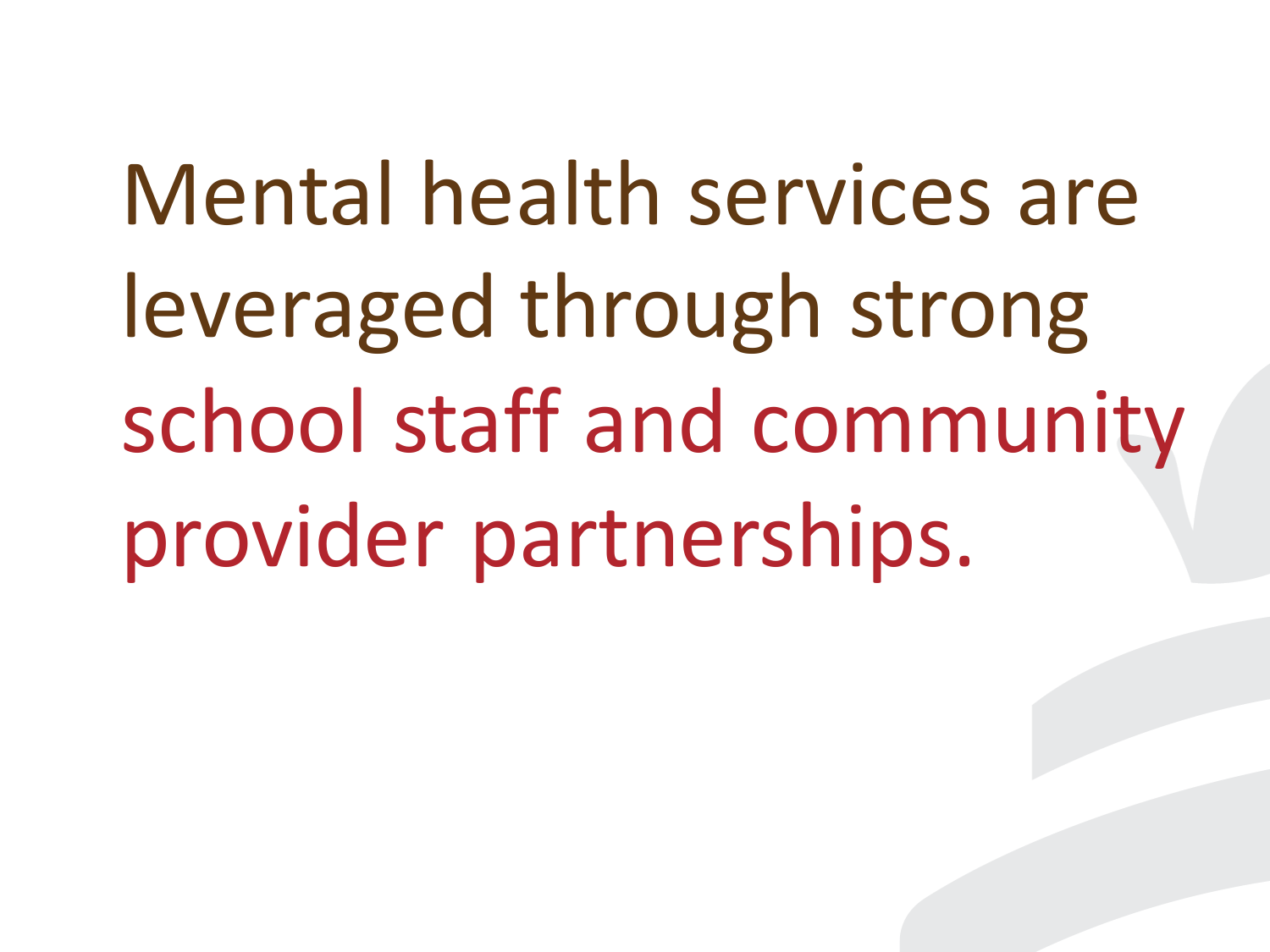#### **Why partner with community?**

- Access unique and additional funding
- HIPPA v. FERPA
- Increase cultural & linguistic competence
- Continuity of services through school breaks and beyond graduation
- Link to family services
- Link to social services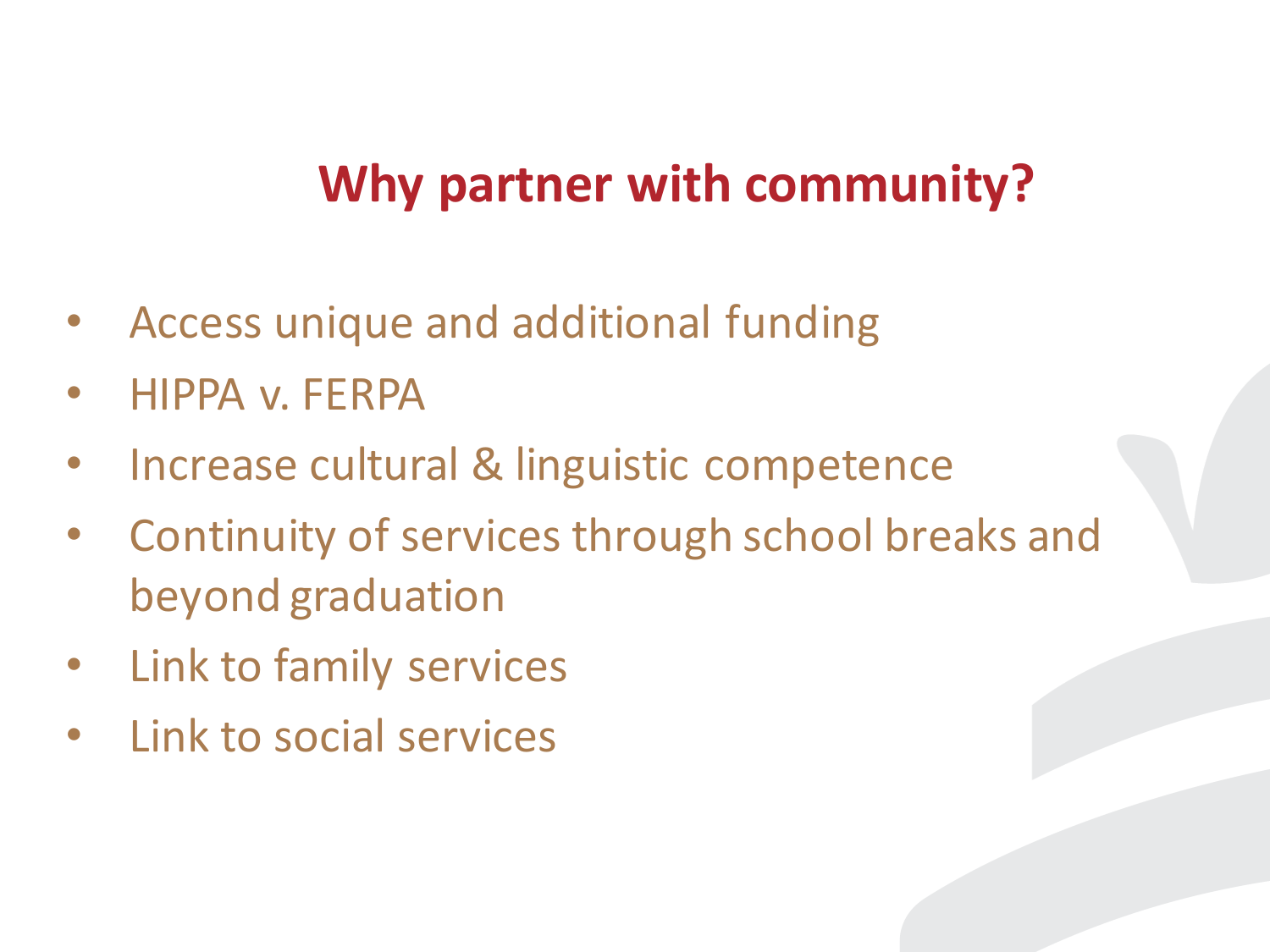#### Partnerships

HOW ARE COMMUNITY PROVIDERS CONNECTED WITH THIS SERVICE? HOW DO SCHOOL STAFF WORK WITH COMMUNITY PROVIDERS TO ENSURE CONTINUITY OF CARE?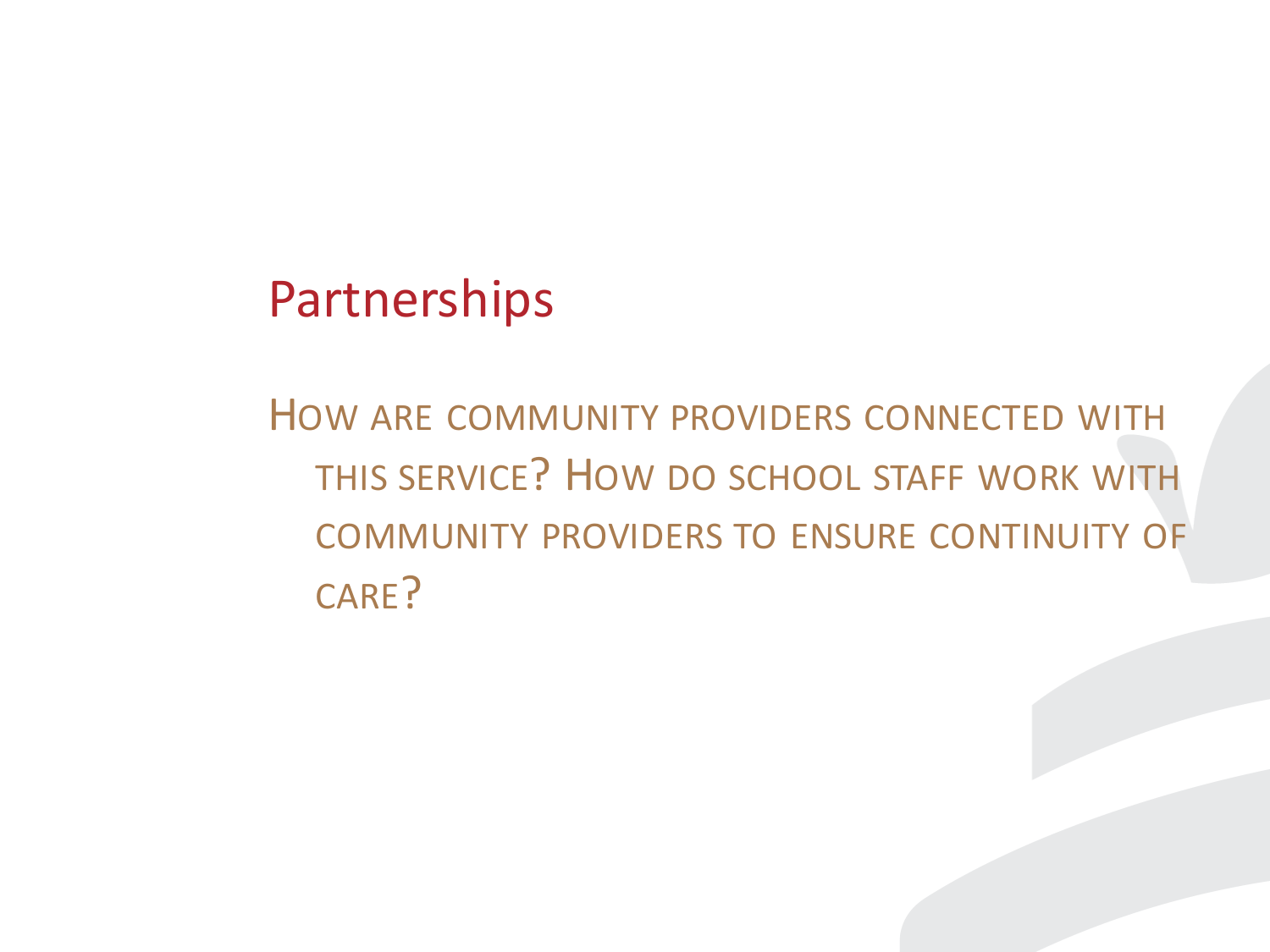Mental health training and consultation is offered to teachers, administrators, and other school staff.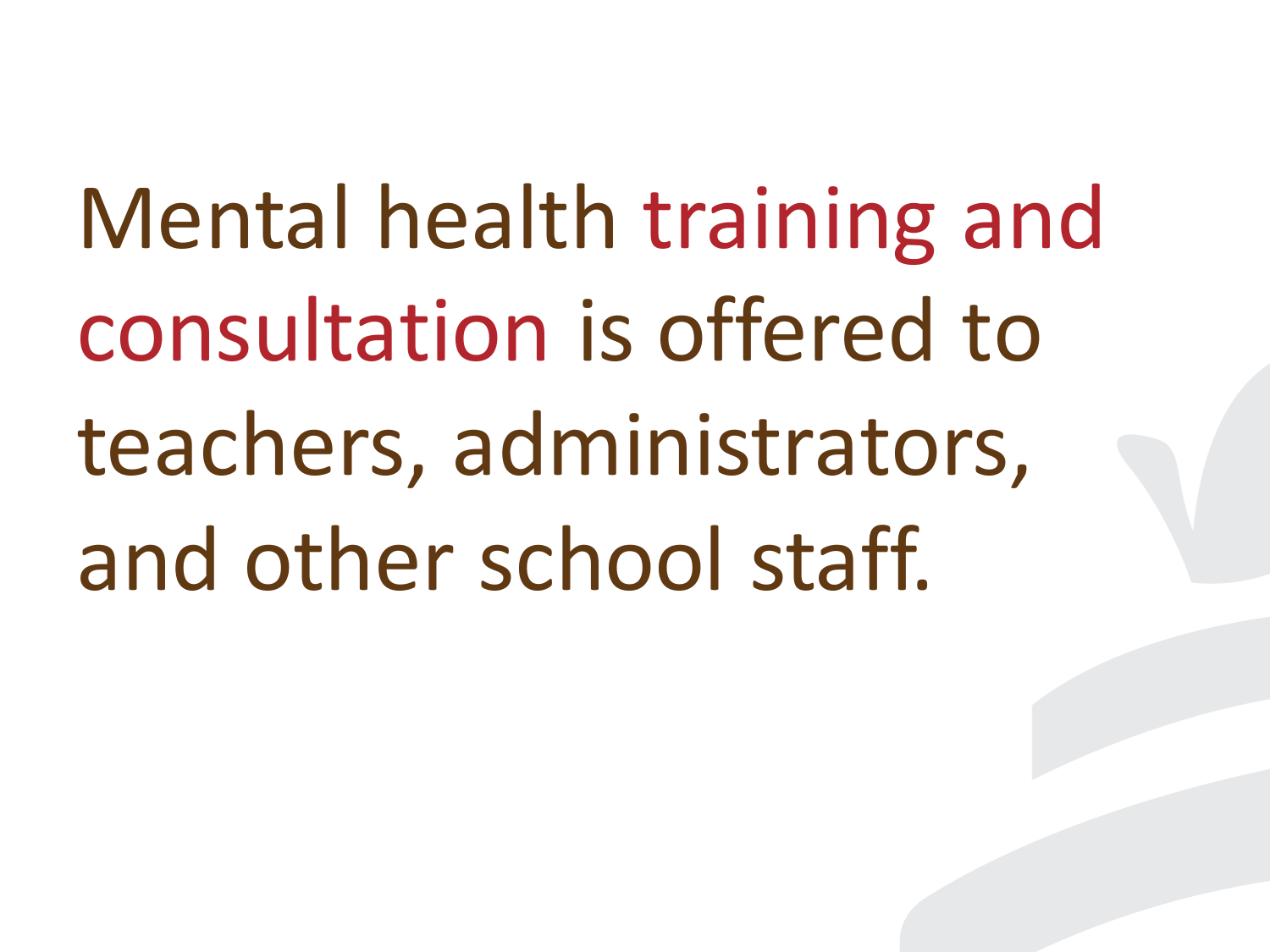#### **Available Adult Trainings**

- Kognito Interactive
- **Eliminating Barriers to Learning**
- Trauma-Informed Schools
- Youth Mental Health First Aid
- **Typical or Troubled**
- School Climate Trainings: Single School Culture, **PBIS, Restorative Practices**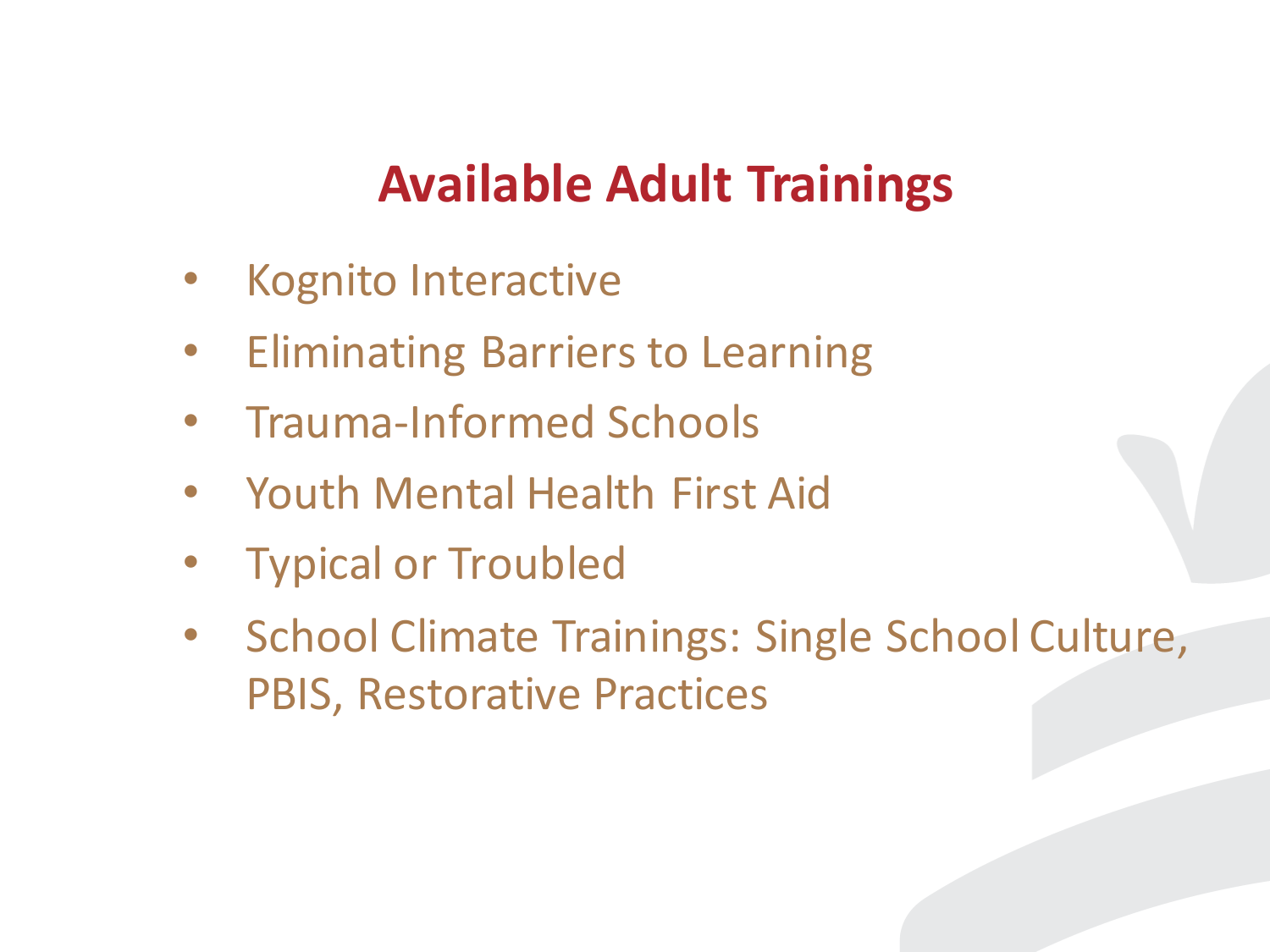#### **Training and Consultation**

ARE TEACHERS AND OTHER SCHOOL STAFF AWARE OF THE SERVICE? DO THEY KNOW HOW TO REFER STUDENTS? IS TEACHER TRAINING AND CONSULTATION OFFERED AROUND MENTAL HEALTH/SCHOOL CLIMATE?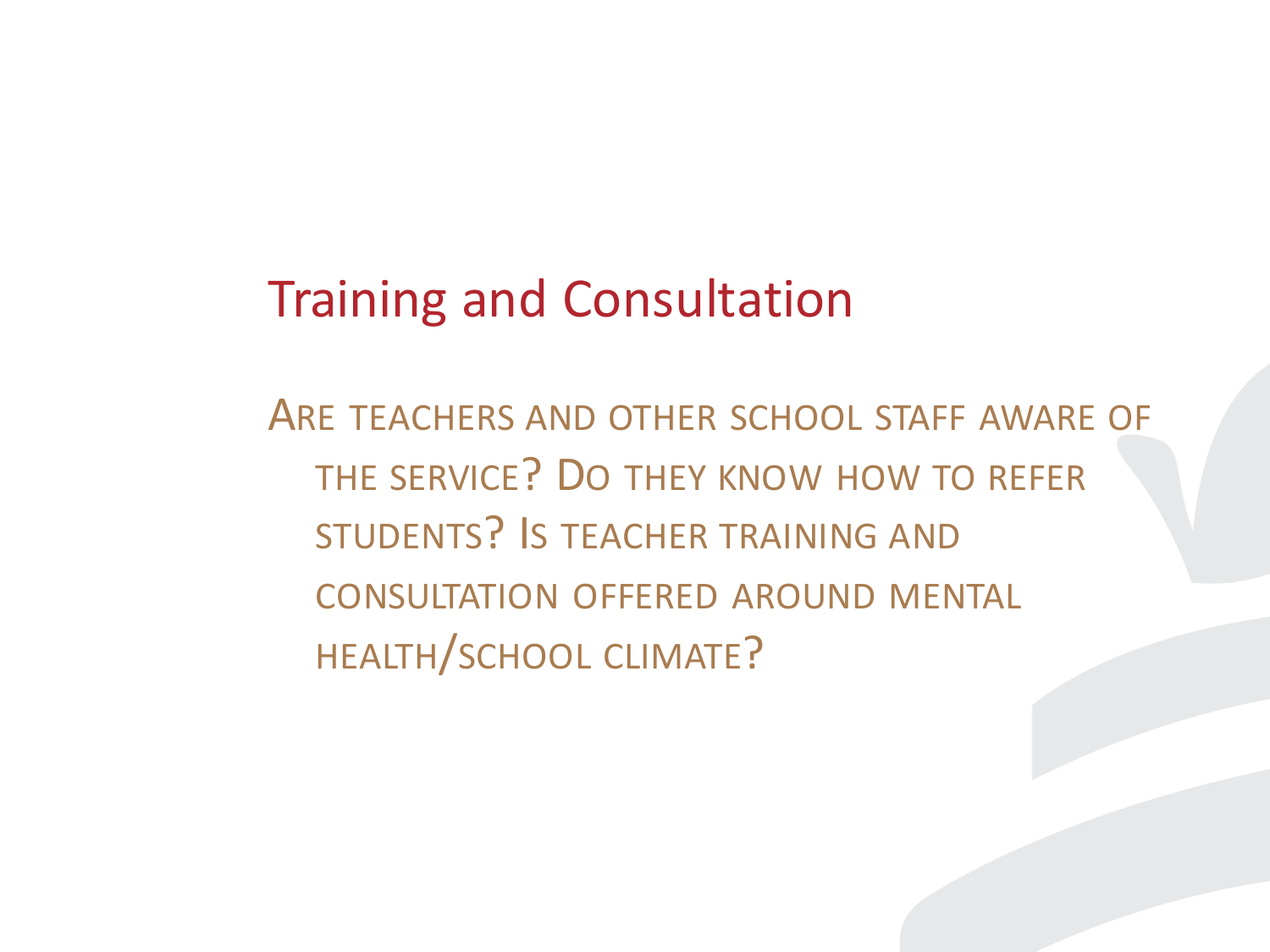Mental health services are coordinated through a school-site team.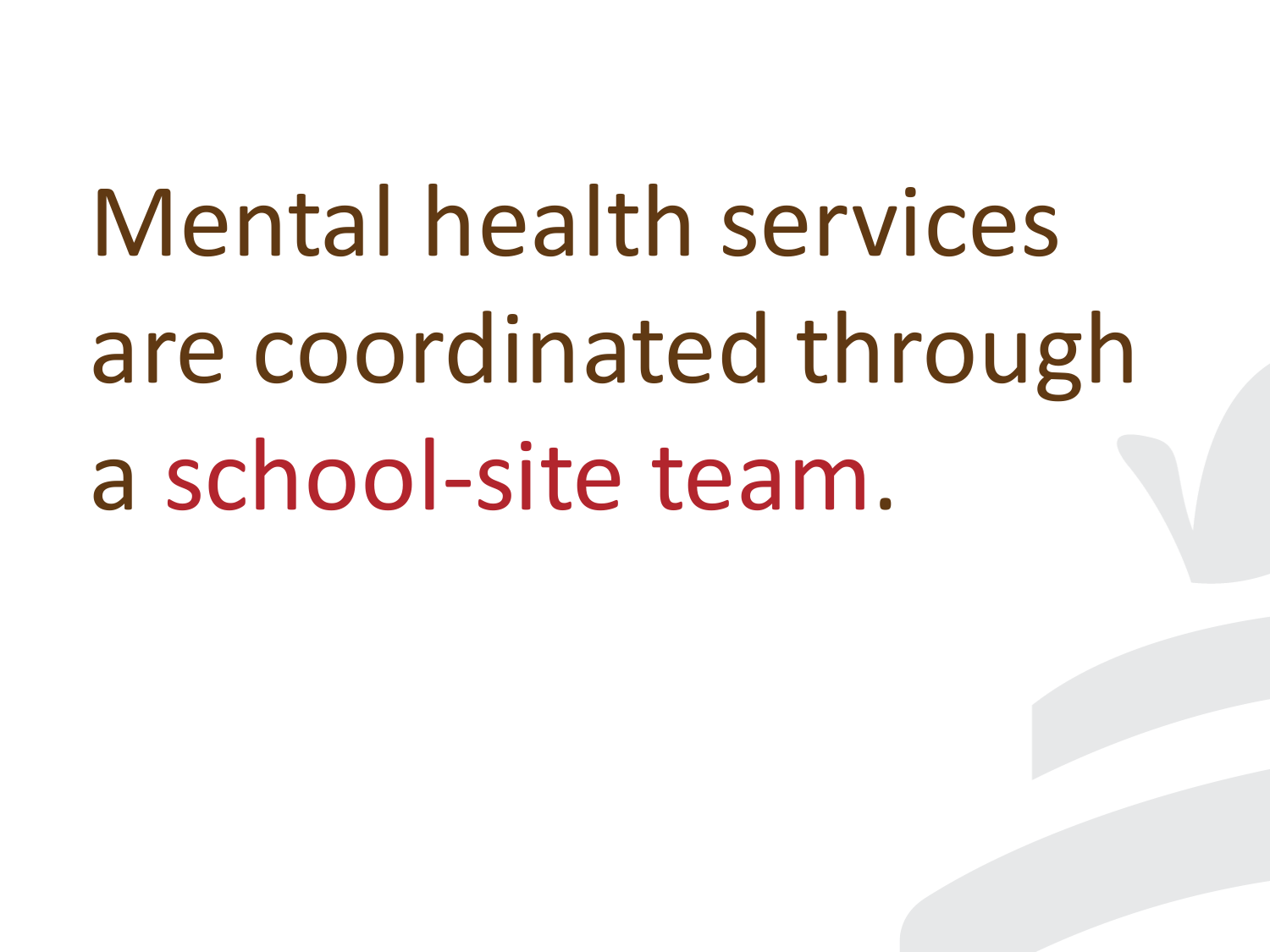## **Multi-Disciplinary Teams**

- Include school and community-based support, health and mental health staff.
- Conduct meeting in a case presentation format.
- Establish confidentiality and documentation procedures.
- Refer students based on broad criteria.
- Individualized interventions assigned to student, teacher, family, team members.
- Carve out time to discuss school-wide issues.
- Establish follow up processes to ensure interventions worked or to make another plan.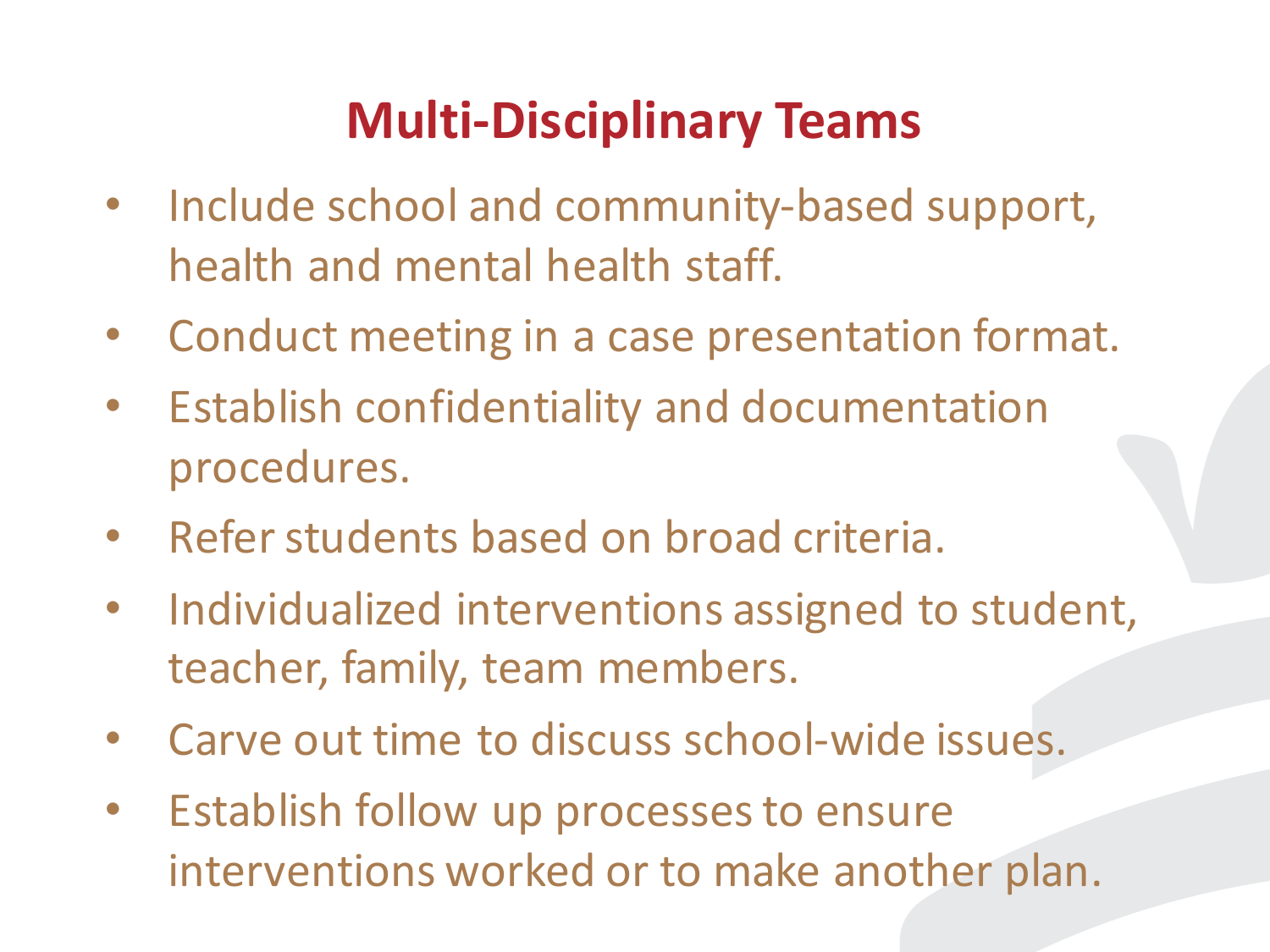#### **What happens after a student is discussed in SAP?**

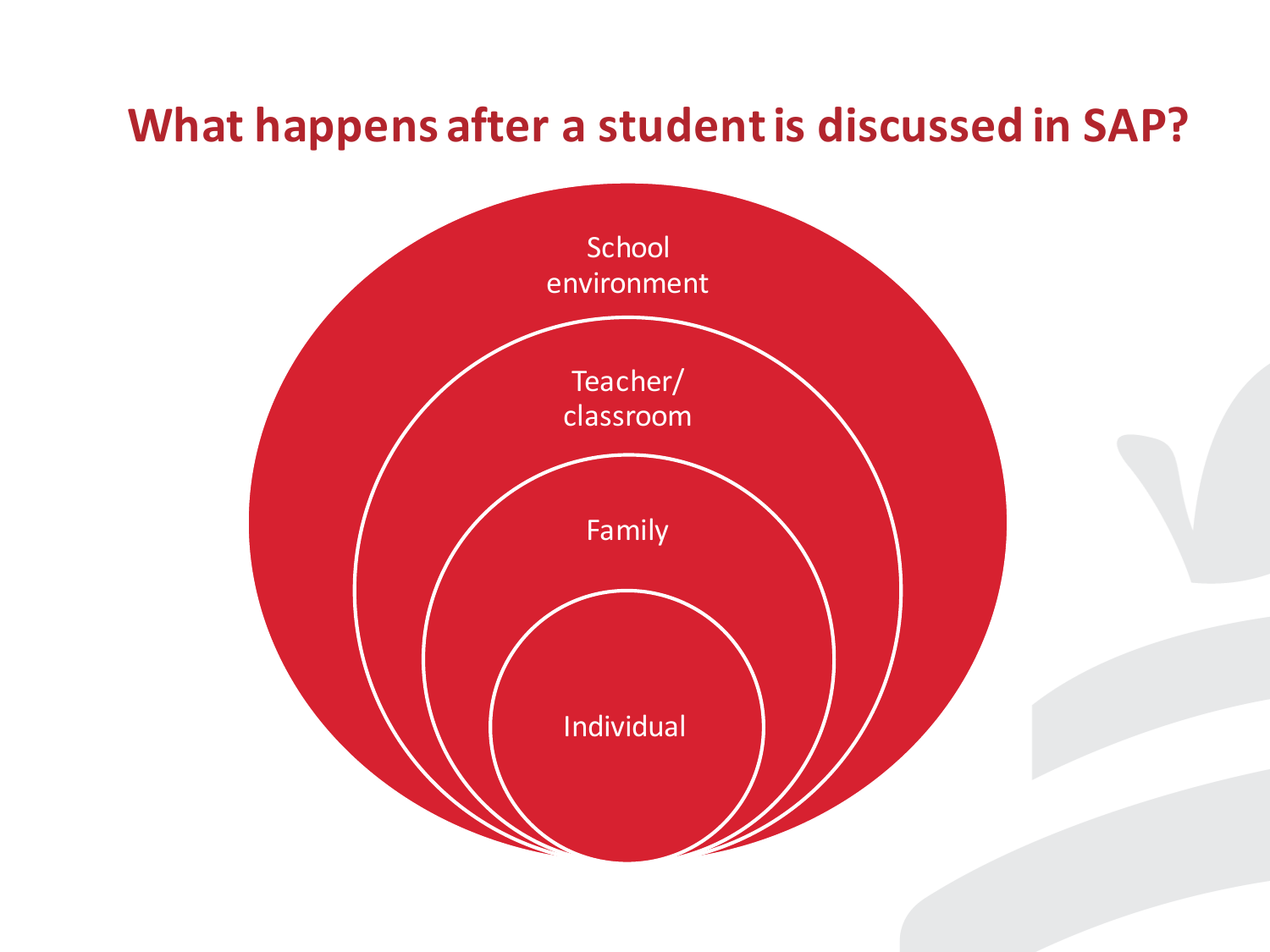## **Referral systems**

- Coordinate referrals through one person, program or team
- Develop at least 2 forms one for adults and one for youth/self-referral
- Create a system to track status of referrals, interventions, provider(s) and outcomes
- Educate everyone on campus about how to make a referral and what happens next
- Ensure the school community knows where to refer in a crisis (and what constitutes a crisis!)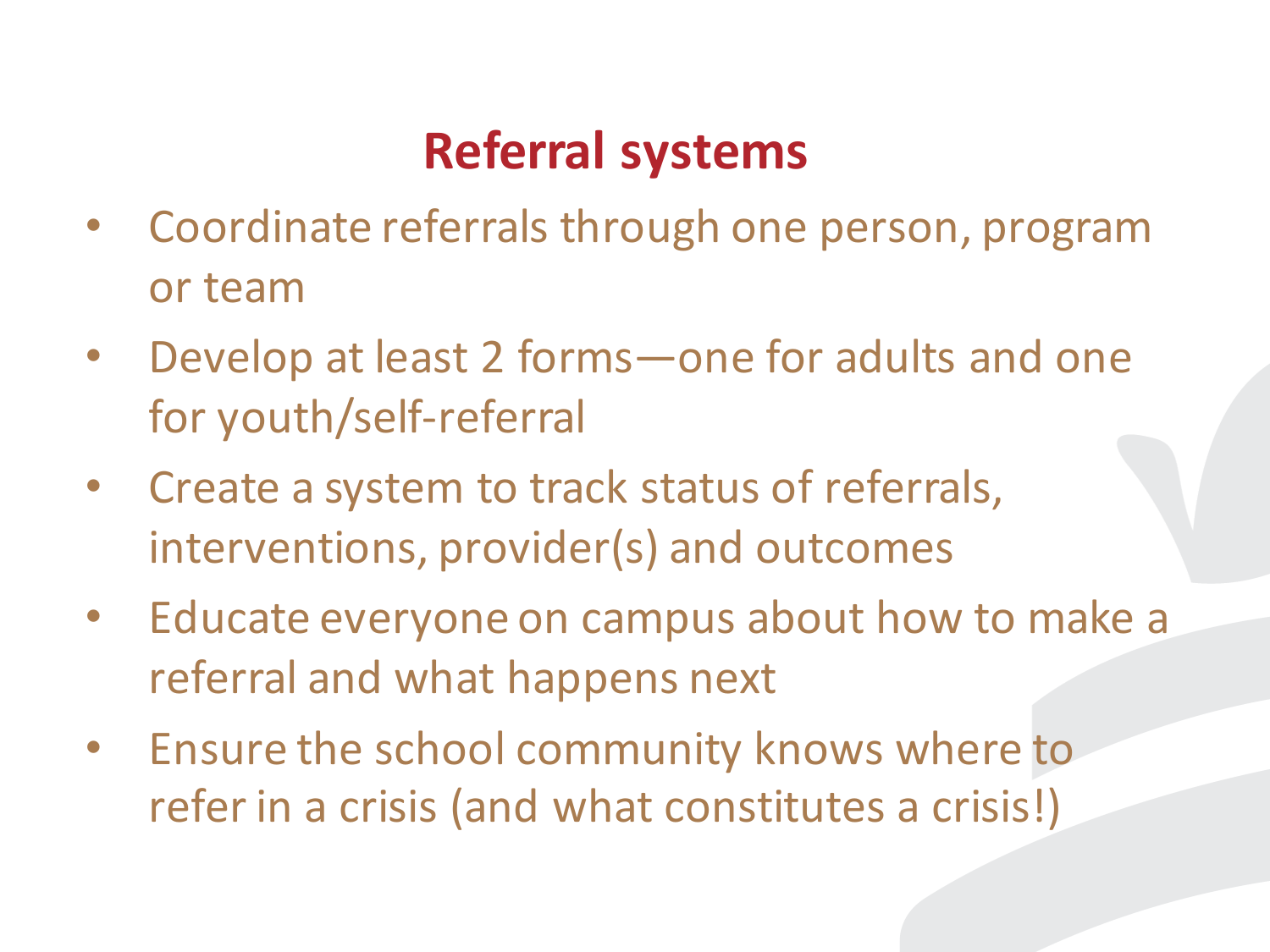#### **Coordination of Services**

HOW DO STUDENTS ACCESS THIS SERVICE? HOW IS THIS SERVICE COORDINATED ON CAMPUS AND WITH OTHER SUPPORTS AVAILABLE?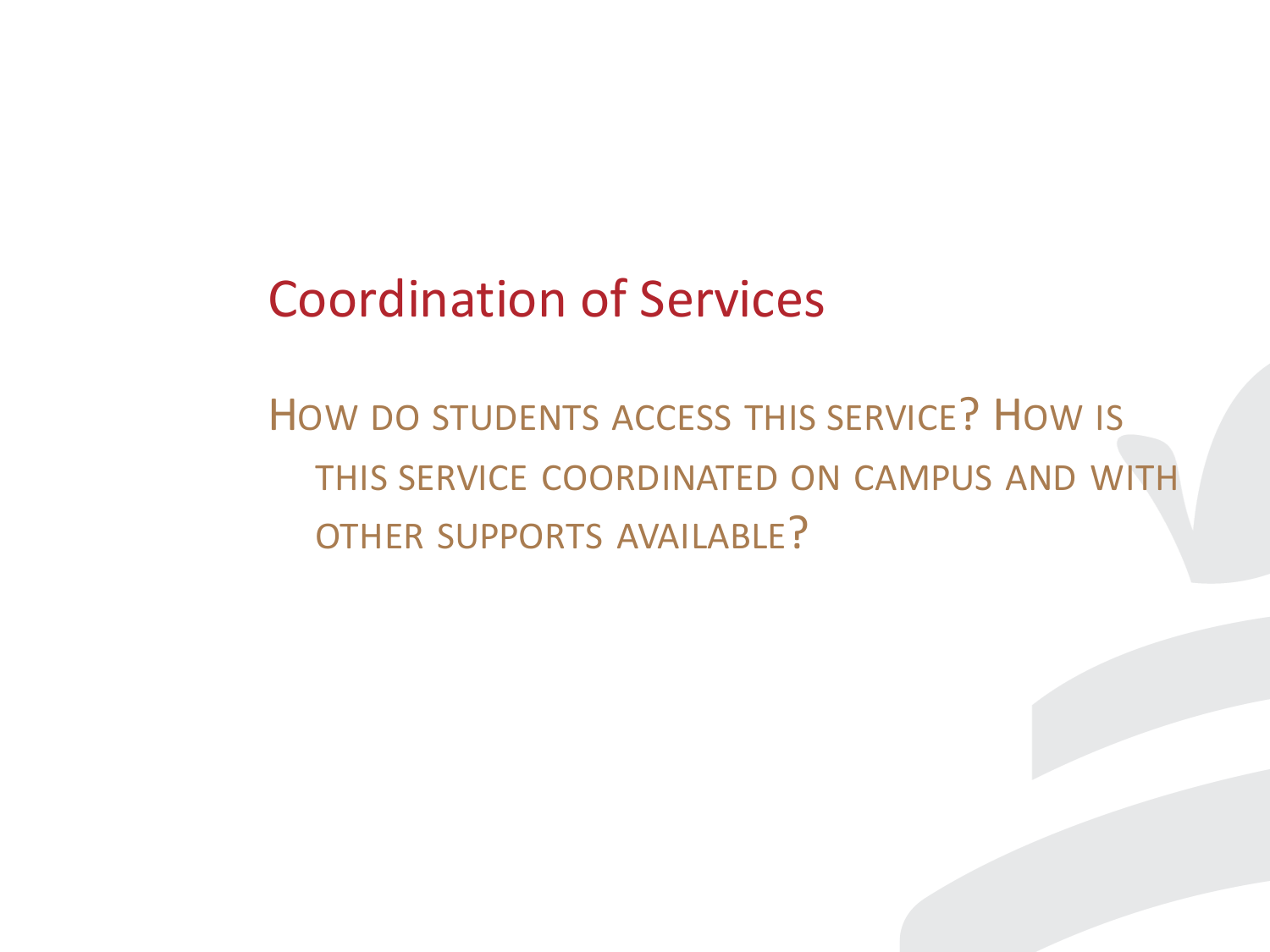*A quick reminder about making time for self-care…*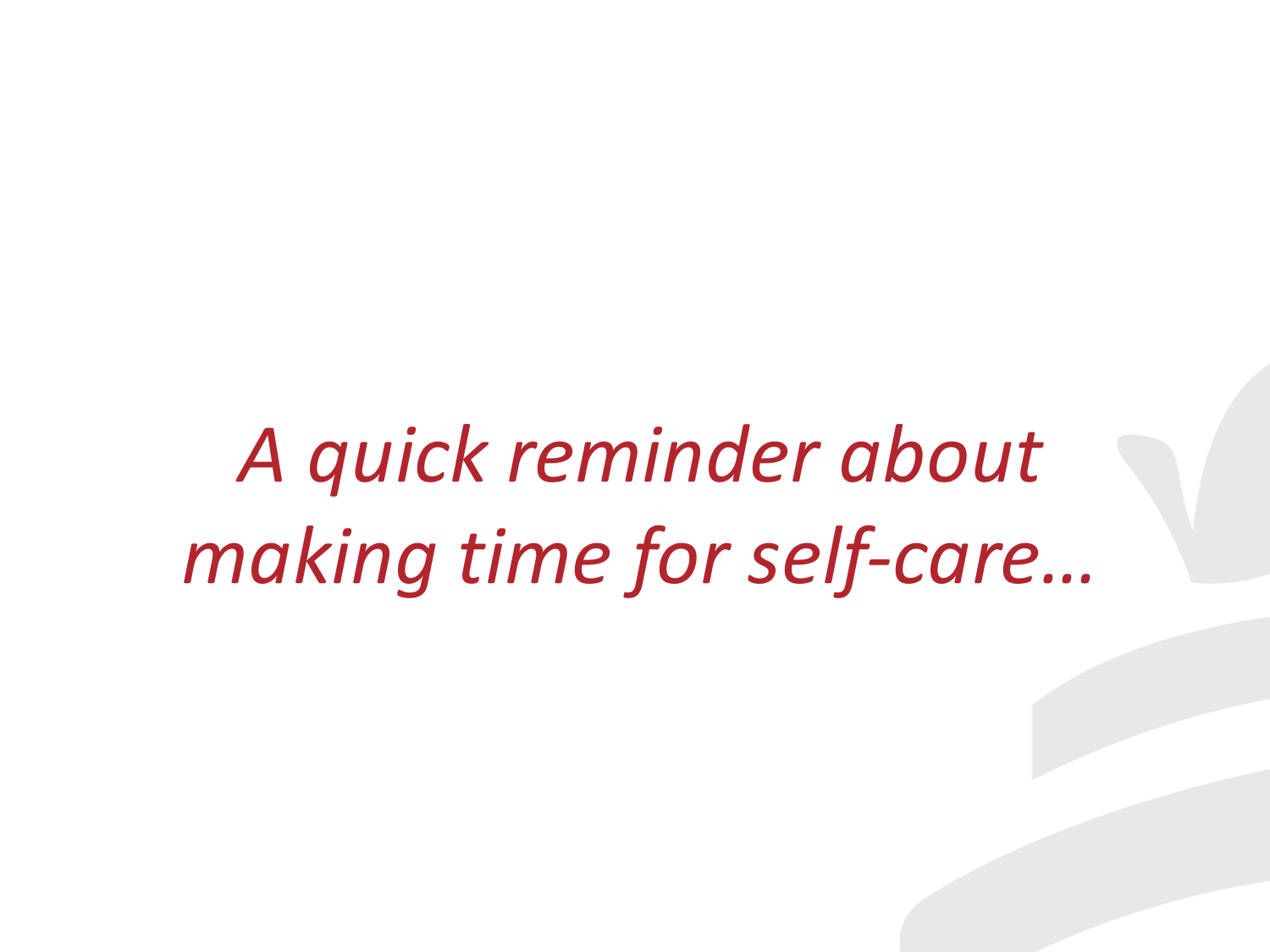#### **Questions?**

*Thanks for being here today!*

Please be sure to sign in to receive copies of the presentation and handouts.

Janine Saunders, jsaunders@schoolhealthcenters.org (510) 268-1038